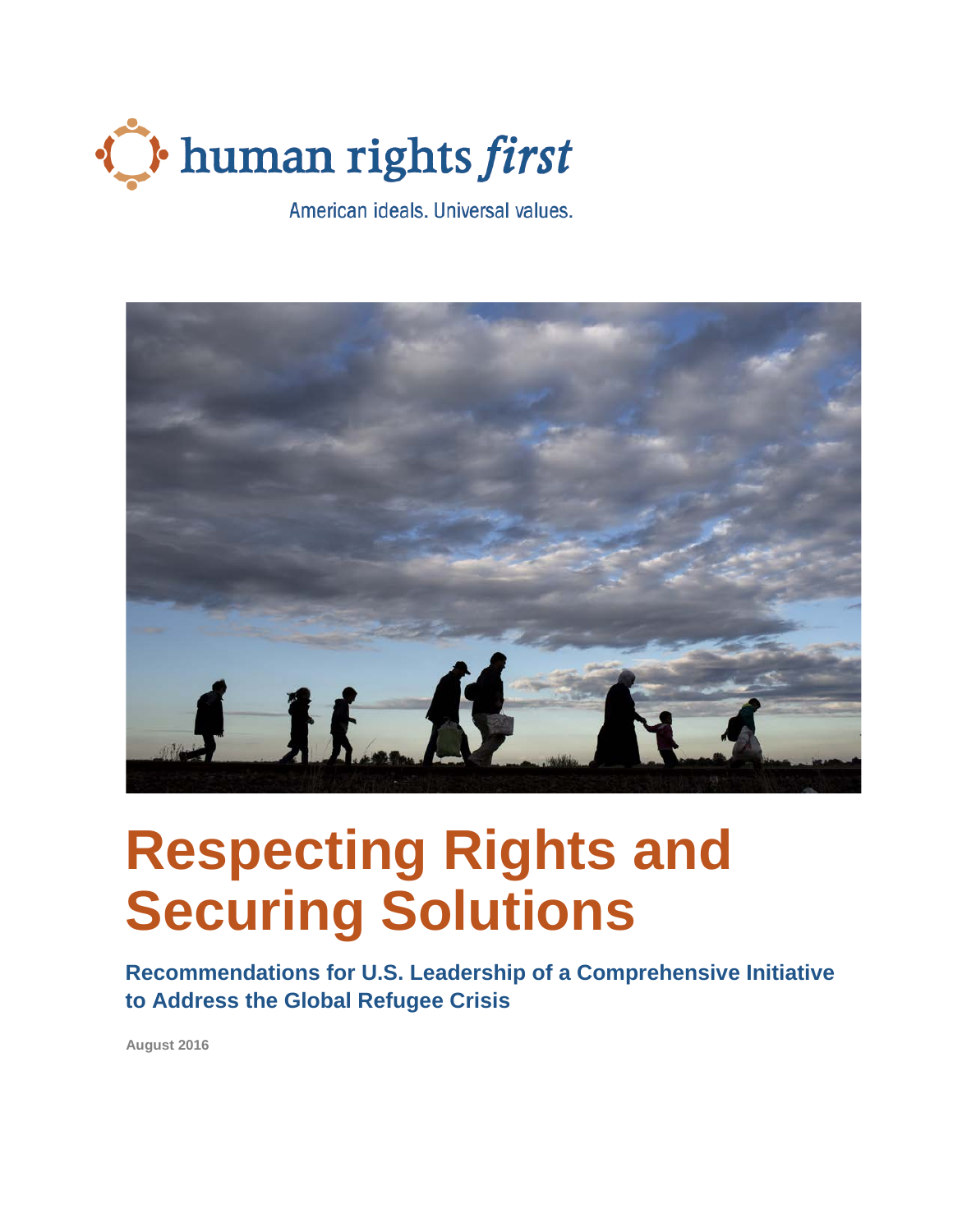

American ideals. Universal values.

**ON HUMAN RIGHTS**, the United States must be a beacon. Activists fighting for freedom around the globe continue to look to us for inspiration and count on us for support. Upholding human rights is not only a moral obligation; it's a vital national interest. America is strongest when our policies and actions match our values.

Human Rights First is an independent advocacy and action organization that challenges America to live up to its ideals. We believe American leadership is essential in the struggle for human rights so we press the U.S. government and private companies to respect human rights and the rule of law. When they don't, we step in to demand reform, accountability, and justice. Around the world, we work where we can best harness American influence to secure core freedoms.

We know that it is not enough to expose and protest injustice, so we create the political environment and policy solutions necessary to ensure consistent respect for human rights. Whether we are protecting refugees, combating torture, or defending persecuted minorities, we focus not on making a point, but on making a difference. For over 30 years, we've built bipartisan coalitions and teamed up with frontline activists and lawyers to tackle issues that demand American leadership.

*Human Rights First is a nonprofit, nonpartisan international human rights organization based in New York and Washington D.C. To maintain our independence, we accept no government funding.*

© 2016 Human Rights First All Rights Reserved.

This report is available online at **[humanrightsfirst.org](http://www.humanrightsfirst.org/)**

#### **ACKNOWLEDGEMENTS**

We would like to thank The Oak Foundation, the Heising-Simons Foundation, the Herb Block Foundation, and the Libra Foundation, as well as general operating support from the Carnegie Corporation, MacArthur Foundation, and Bloomberg Philanthropies.

COVER PHOTO: REUTERS/Marko Djurica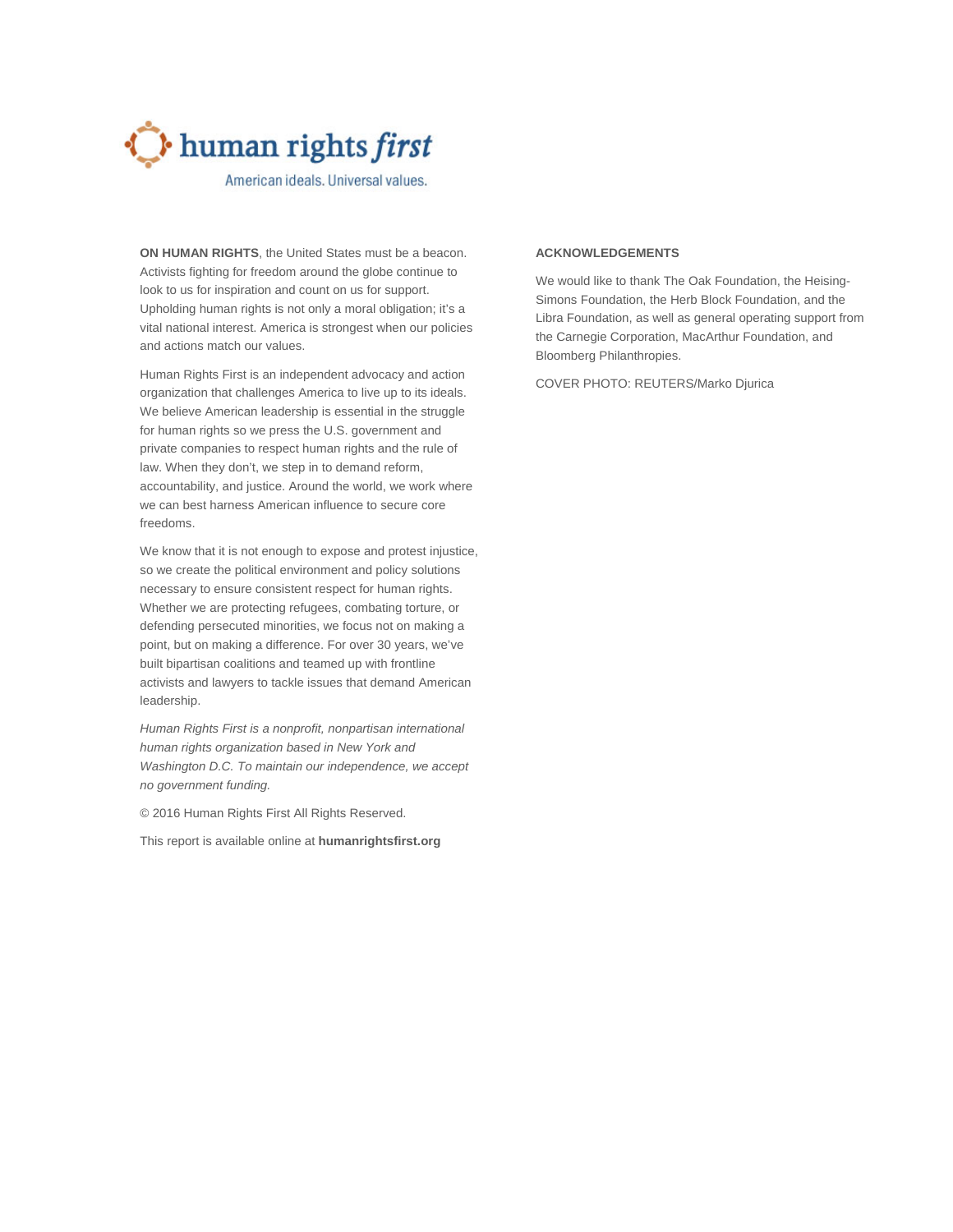# **Contents**

| <b>Champion Compliance with International Law Prohibitions on</b>                                                                                                           |
|-----------------------------------------------------------------------------------------------------------------------------------------------------------------------------|
| Meet Global Resettlement Appeals and Provide Other Orderly Routes to Protection7                                                                                            |
| Strengthen Respect for Rights to Work, Education, Liberty and Free Movement 11                                                                                              |
| <b>Fully Meet Humanitarian Appeals and Significantly Increase Development Investment</b><br>and Support for Frontline Communities, Working with the World Bank, Other Donor |
| Develop and Lead a Comprehensive Plan to Address the Syrian Refugee Crisis  16                                                                                              |
|                                                                                                                                                                             |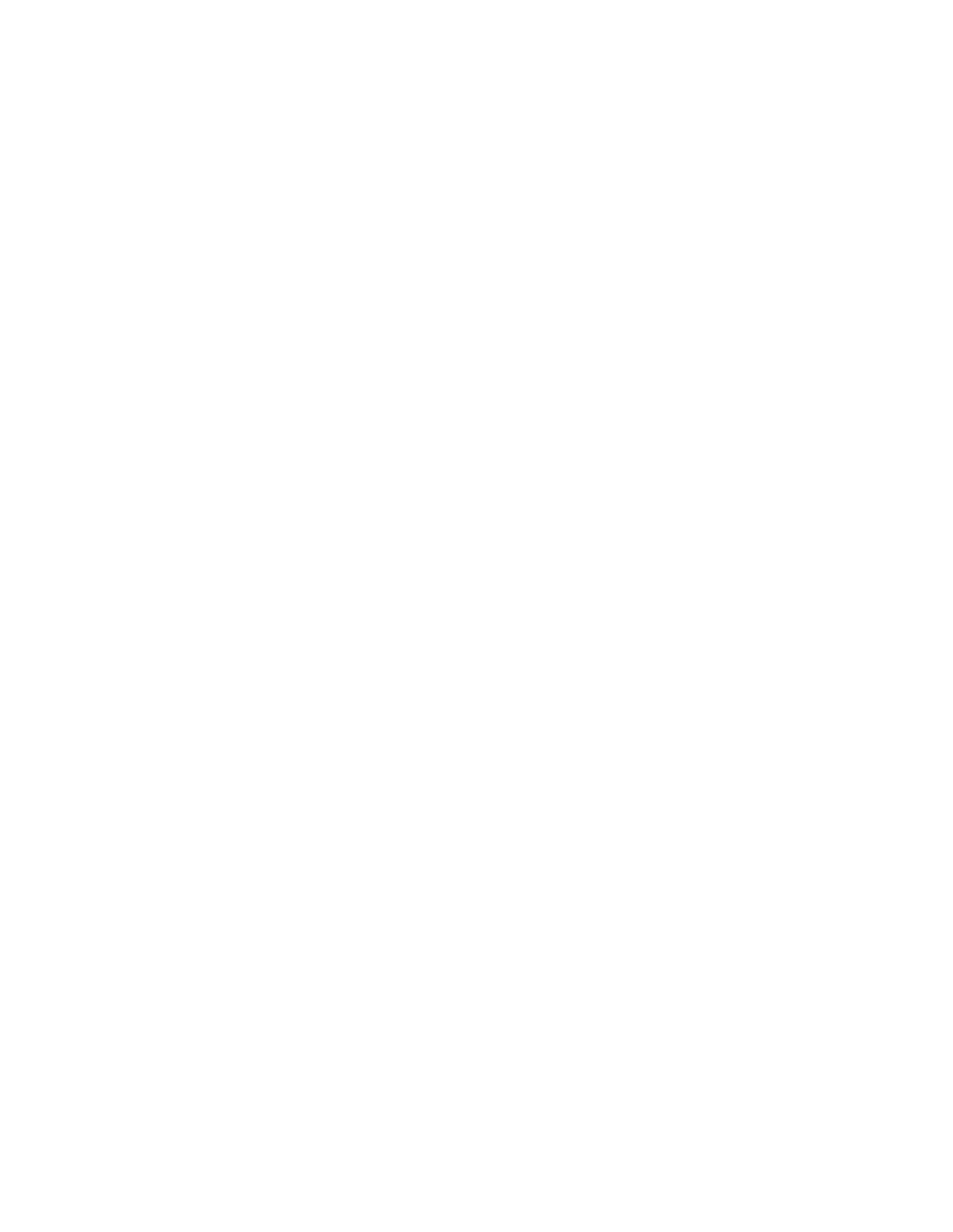#### <span id="page-4-0"></span>**Introduction**

Two major summits slated for September 2016 present opportunities for the United States to lead, and advance key components of, a comprehensive initiative to address the global refugee crisis and champion the protection of the human rights of refugees and migrants. On the 19<sup>th</sup> the United Nations will hold a High Level Meeting on Refugees and Migrants, and on the 20th President Obama will convene a Leaders' Summit on Refugees. In addition, the U.N. Secretary General has called on the world's nations to develop two agreements to better address the needs and safeguard the human rights of refugees and migrants: the "Global Compact on Responsibility-Sharing for Refugees" and the "Global Compact for Safe, Regular and Orderly Migration." In the wake of the failure of states to agree to an ambitious outcome document for the September 19 High Level Meeting, it is more important than ever for the United States to ensure that these opportunities are effectively leveraged to reinforce respect for human rights and the securing of solutions.

The number of refugees in the world has risen steeply in recent years and now exceeds 21 million. Nearly one in four has fled Syria; the number of Syrian refugees grew from about 20,000 in February 2012 to 4.8 million in 2016. Seventy-six percent of the global refugee population comes from just ten countries: Syria, Afghanistan, Somalia, South Sudan, Sudan, the Democratic Republic of Congo, Central African Republic, Myanmar, Eritrea, and Colombia. And ten countries—Turkey, Pakistan, Lebanon, Iran, Ethiopia, Jordan, Kenya, Uganda, the Democratic Republic of Congo, and Chad—host 58 percent of refugees. Several of these countries also host large numbers of Palestinian refugees. In many cases displacement has become protracted, the

estimated duration of refugee situations now reaching 25 years on average up from 17 in 2003.[1](#page-23-1) For example, many Afghans have been displaced for decades and a third generation of Somali refugees is growing up in camps.

For the United States, resolving this global crisis is both a moral and national security imperative. In a June 2016 Statement of Principles on America's Commitment to Refugees, a bipartisan group of former national security officials stressed that, "Accepting refugees, and encouraging other countries to do so, advances U.S. interests by supporting the stability of our allies struggling to host large numbers on their own." In a December 2015 letter to Congress, a bipartisan group of former national security advisors, CIA directors, secretaries of Defense, Homeland Security, and State, said, "Resettlement initiatives help advance U.S. national security interests," noting that refugees "are vetted more intensively than any other category of traveler."

After World War II the United States helped establish an international system and legal framework grounded in the conviction that people fleeing persecution should never again be turned back to face horror or death. Today 148 nations are party to the U.N. Convention Relating to the Status of Refugees or its Protocol, including the United States, which is a member of the Executive Committee of the U.N. Refugee Agency (UNHCR). The United States is also a party to the International Covenant on Civil and Political Rights (ICCPR), which affirms the right to liberty and freedom from arbitrary detention.

Over the years the United States has often lived up to its ideals and its obligations, providing substantial levels of humanitarian aid and resettling more refugees than another country. Yet in the face of the current crisis, the country has fallen short. It has not launched and led a strong Syrian resettlement initiative to effectively support the frontline states surrounding Syria. Meanwhile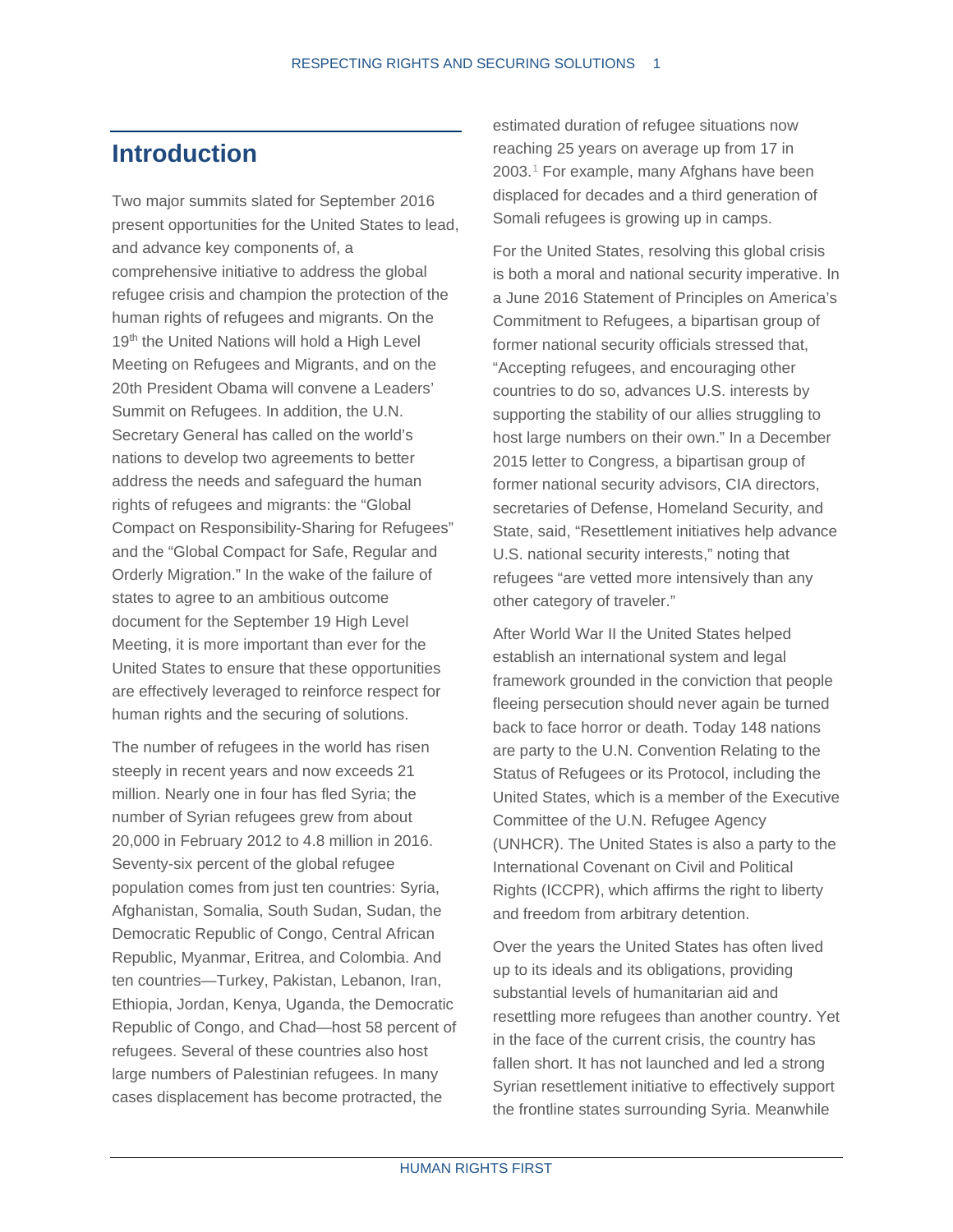at home, it has implemented a detention-anddeterrence-based approach at its southern border—an approach that violates principles central to the global refugee protection system. During the negotiations on the outcome document for the September 19 High Level Meeting the United States proposed revisions to draft language on the detention of children that ran contrary to global human rights standards recognizing that detention is never in the best interests of children.[2](#page-23-2) When the United States falters in its obligations to refugees, it sends the wrong signal to other nations, encouraging rightsviolating policies that exacerbate the global crisis. As U.N. Secretary-General Ban Ki-moon has pointed out, "This is not just a crisis of numbers it is also a crisis of solidarity."

The international community should work harder to resolve the conflicts, human rights abuses, and violence that are causing displacement. Tackling the root causes should be a priority for this administration and the next, and for Congress. However, there is much that should be done to help refugees now.

This paper lays out key steps that the United States should take to lead a comprehensive effort to address the global refugee crisis. While the paper does not include every important action that the U.S. government should take to address the plight of refugees and migrants globally, it focuses on areas where U.S. action is vital. Most critically, the United States should champion the human rights of refugees. If basic human rights are not secured—including the rights to protection from return to persecution, the ability to work legally, and freedom from deprivations of liberty and arbitrary detention—refugees will continue to die, suffer, and struggle to rebuild their lives.

To truly lead by example, the United States and other nations should comply with international law. Like efforts to block Syrian refugees from crossing borders and the procedural and physical barriers

erected by European states to impede and deter asylum seekers, the U.S. policy of holding families and others seeking asylum in detention facilities undermines the international refugee protection system and encourages other countries to evade their responsibilities. A strong recommitment to international refugee and human rights law is necessary not only to better help refugees, but also to pursue broader U.S. humanitarian, strategic, and national security goals.

The United States, as the single largest global humanitarian donor, is particularly well placed to work with other nations to advance U.S. goals for the Leaders' Summit with respect to increased humanitarian aid, development investment, support for education, and initiatives to increase the number of refugees granted legal permission to work. The United States should also lead rather than lag—on the resettlement of Syrian refugees. While the specific U.S. goals for the Leaders' Summit have been narrowly defined, the United States should seize the opportunity to advance a more ambitious initiative to address the global refugee crisis, one that centers on securing state compliance with human rights and refugee protection legal obligations as well as solutions for all refugees.

In order to effectively lead such an initiative, in connection with President Obama's September Leaders' Summit, the U.N. High Level Meeting on Refugees and Migrants, and beyond, the United States should:

#### **1. Champion access to asylum and compliance with international law prohibitions against return or rejection of refugees, including:**

Strongly support adherence to international human rights and refugee law, ensuring that any global compacts or agreements reinforce, not weaken, legal protections with respect to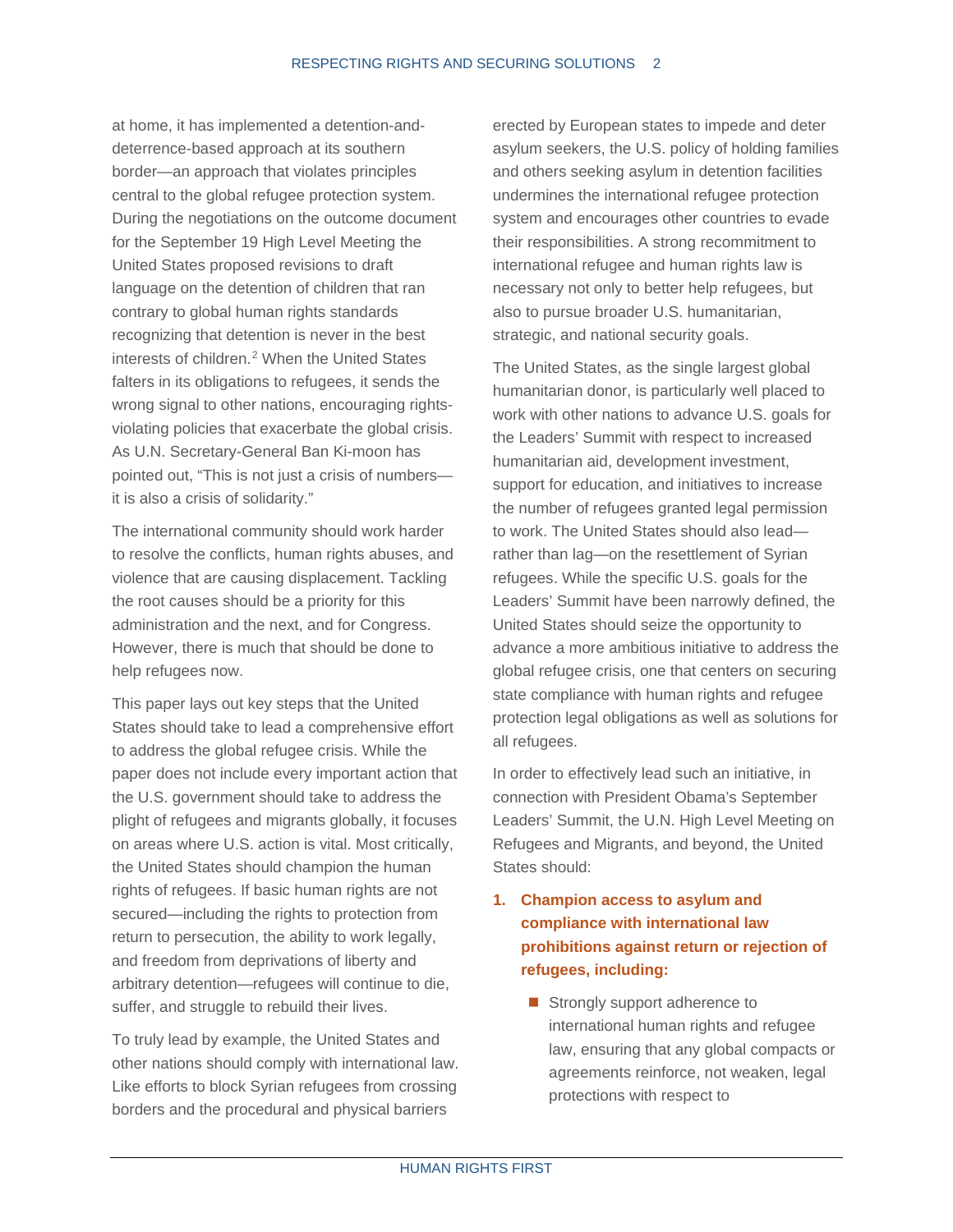*nonrefoulement*, access to asylum, and the use of detention;

- $\blacksquare$  Lead by example at home by ending border policies that block access to asylum, limit the use of expedited removal proceedings, abandon regional initiatives that block access to asylum, and support initiatives in the region that secure access to asylum;
- Encourage the states neighboring Syria to stop blocking refugees from fleeing their country, better support those states through resettlement and aid, and help Jordan transfer Syrians stranded in a dangerous desert area to safety so they can be screened and afforded access to asylum, resettlement, or protection;
- Call on the European Union to ensure access to asylum, cease mischaracterizing Turkey as a "safe third country," and halt deportations under its flawed deal with Turkey;
- Promote adherence to *refoulement* prohibitions, including with respect to Kenya's announcements on camp closure as well as the practices of Australia, Cameroon, China, Thailand, Malaysia, Indonesia, Vietnam, and other countries; and
- **Ensure NATO activities comply with** human rights and refugee protection law.
- **2. Work with other nations to meet UNHCR's appeals to provide resettlement or other pathways to protection for 10 percent of the global refugee population, including:** 
	- **Provide leadership through the doubling** of the overall U.S. resettlement goal, urge European and other countries to substantially increase their resettlement efforts, and encourage South Korea to

launch a resettlement program, Japan to expand its resettlement program, and Gulf nations—including Saudi Arabia and the United Arab Emirates—to allow Syrian refugees working in their countries to extend their stays and to be joined by family;

- $\blacksquare$  Lead by example through a significant increase in the U.S. commitment to resettle Syrian refugees to a level of one hundred thousand (within a larger overall refugee goal), as recommended by a bipartisan group of former government officials, and at least to a level that corresponds to UNHCR's assessment that 40 percent of refugees in need of resettlement are Syrians;
- Expand U.S. resettlement initiatives for refugees from the Northern Triangle in Central America, and encourage other countries to do so as well;
- **Launch a private sponsorship** resettlement initiative in the United States and encourage European states to create such programs;
- Encourage that any global compacts or agreements on resettlement set a 10 percent goal consistent with U.N. assessments of resettlement need; and
- Continue to address staffing and efficiency gaps to reduce processing delays that hamper the effectiveness of U.S. resettlement and SIV initiatives.

#### **3. Strengthen respect for the right to work, education, liberty, and free movement, including:**

 $\blacksquare$  Increase access to legal work authorization for all refugees, champion the right to work, and support front-line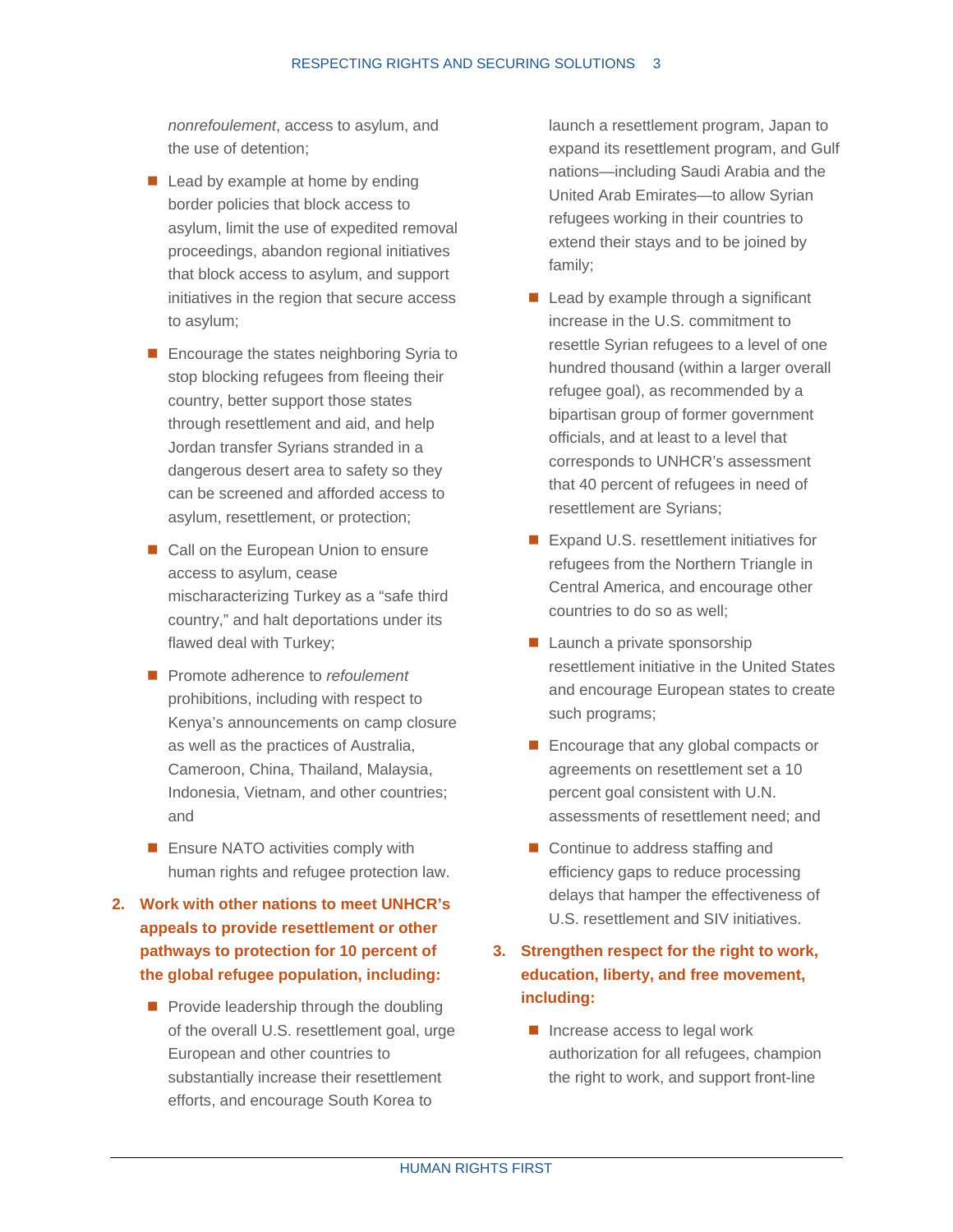states through assistance and development initiatives;

- Increase U.S. support for—and encourage other states to support access to primary and secondary education as well as scholarships to universities;
- End U.S. detention policies that violate international law, including those relating to the detention of children and families, and encourage other nations to do so as well;
- $\blacksquare$  Strengthen respect for the human rights of migrants globally and at home, including by supporting initiatives to improve compliance with applicable human rights law; and
- Support initiatives to protect refugees and migrants from xenophobic violence, prosecute perpetrators, and encourage the world's leaders to condemn such incidents.
- **4. Partner with other nations to fully meet humanitarian appeals and lead a global effort to** significantly increase development investment, and support frontline communities that host the overwhelming majority of refugees, working with the World Bank, other donor states, private businesses, and local communities.
- **5. Design and lead a comprehensive plan to address the Syrian refugee crisis**. This plan should include a significant increase in resettlement by the United States and other countries, fully meet humanitarian appeals, promote major development investment to support refugee-hosting communities through a "Marshall Plan"-inspired-initiative, and most critically, protect the right of refugees to cross borders, work, access education and be free

from detention that is inconsistent with human rights standards.

### <span id="page-7-0"></span>**Champion Compliance with International Law Prohibitions on Return or Rejection of Refugees**

*"Even in time of desperation, we have to stick by our fundamental values, the rights that were drafted to protect people in vulnerable circumstances and conflict. When times are tough, governments sometimes look to cut corners. But that never works in the long term… It's critically important that governments around the world stay true to the letter and the spirit of the 1951 Refugee Convention and the 1967 Protocol; we need to see that in effect and not just on paper."* 

**–Bono (Hearing before the U.S. Senate Appropriations Subcommittee on State, Foreign Operations, and Related Programs, April 2016)**

Drafted in the wake of World War II and in the context of the many border restrictions that denied refuge to those fleeing Nazi persecution, the 1951 Refugee Convention and its Protocol prohibit states from *refoulement*, or returning people to places where their lives or human rights would be at risk. Even states that are not party to the Refugee Convention and Protocol must comply with this prohibition as it constitutes a tenet of customary international law.

The failure to adhere to these rules has not only left refugees in danger—for example, blocking families in Syria despite the threats of Russian bombs, Syrian government attacks, and ISIS terror—but it also makes clear to refugees that they cannot secure effective protection in the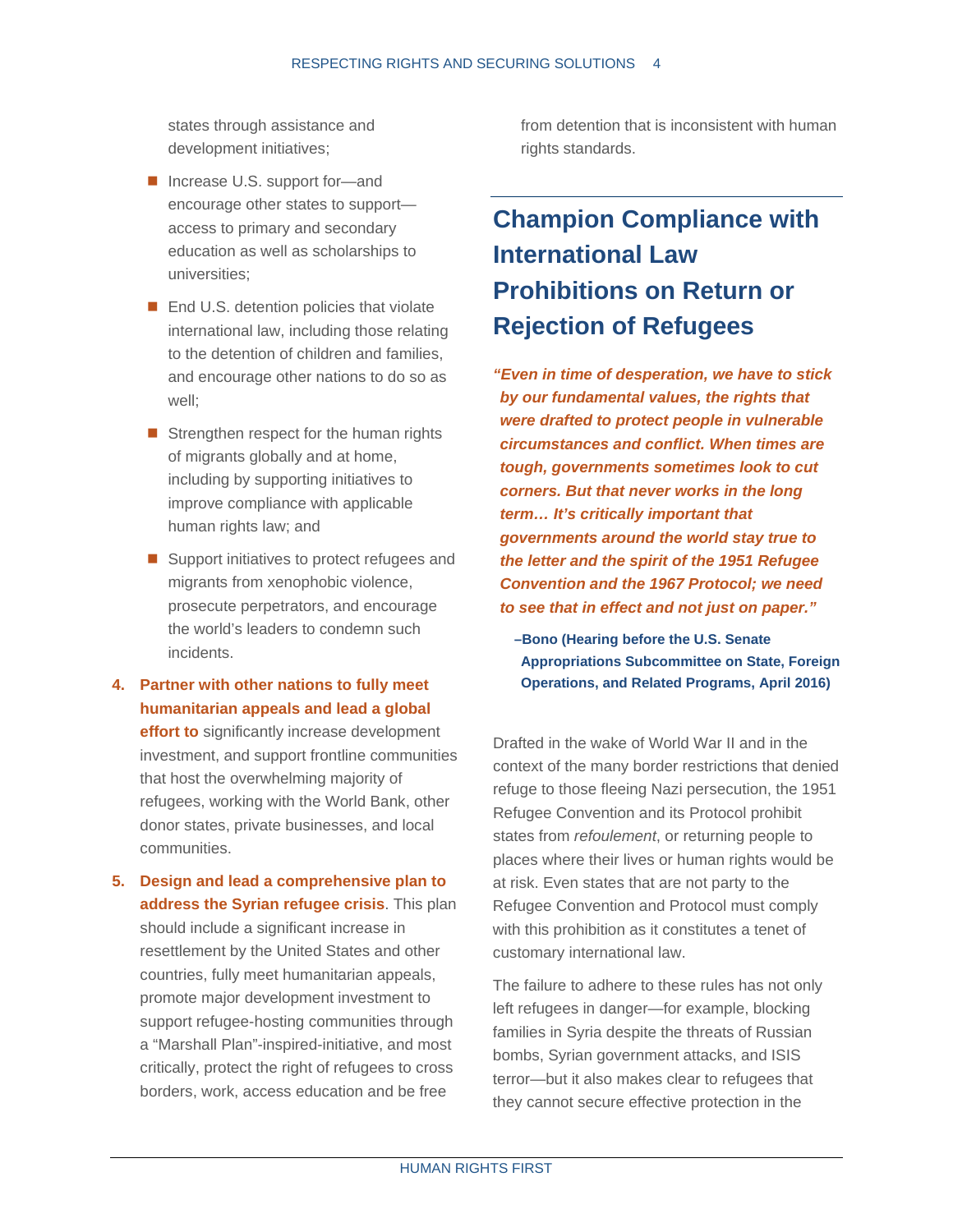region surrounding their home country. The negative example of deterrence-driven and rightsviolating policies adopted by some wealthier states will, if not remedied, undermine the global protection regime and the solidarity and responsibility-sharing necessary to address the global refugee and displacement crisis.

The United States should, among other steps:

- **Emphasize—through both words and actions**—that adherence to and respect for international law protections on *nonrefoulement,* access to asylum, and the safeguarding of the human rights of refugees and migrants is central to achieve the global community's objectives to better manage the global refugee crisis and migration challenges.
- Encourage Turkey, Jordan, Lebanon, **Iraq, Egypt, and other states in the region surrounding Syria to comply with international law prohibitions against refoulement and stop blocking or preventing Syrians from fleeing their country**. Syria's neighbors have already taken in large numbers of refugees, but many thousands more have been blocked from crossing to safety and are now trapped within Syria and in dangerous border areas.

In addition to encouraging these nations to comply with international law and allow Syrian refugees to cross their borders, the United States and other donor states should increase their support for frontline states hosting the majority of refugees through humanitarian aid, bilateral assistance, development investment, and resettlement. The countries that border Syria have legitimate security concerns, but these concerns can be addressed through individualized exclusion

assessments conducted in accordance with international legal standards.<sup>[3](#page-23-3)</sup> In particular, the United States should help Jordan transfer Syrians stranded in horrendous conditions in the border area known as the "berm" to a safe location where they can be screened for security and protection purposes, and provided access to protection, including asylum or resettlement. In addition to conducting screening in Jordan, the United States should consider the use of other locations. For instance, the United States in the past has brought refugees to Guam and to Fort Dix in order to process their cases in a safe location.

**Lead by example at home.** The United States should reform its own border policies by limiting the use of expedited removal, employing additional safeguards when that flawed process is used, and ending detention policies that violate U.S. refugee protection and human rights obligations, including the detention of families with children.

The United States should address the displacement of people from the Northern Triangle of Central America as a regional protection crisis, rather than treating the arrival of asylum seekers from that region as a political or border security crisis. It should refrain from employing punitive and harsh tools designed to "send a message" and "stem the flow."

As UNHCR has urged, the United States should "ensure that all migration policies protect people's legal right to seek asylum, and refrain from using detention as a deterrent." Given the U.S. role as a global leader, its failure to champion the protection of refugees at home reverberates across the world,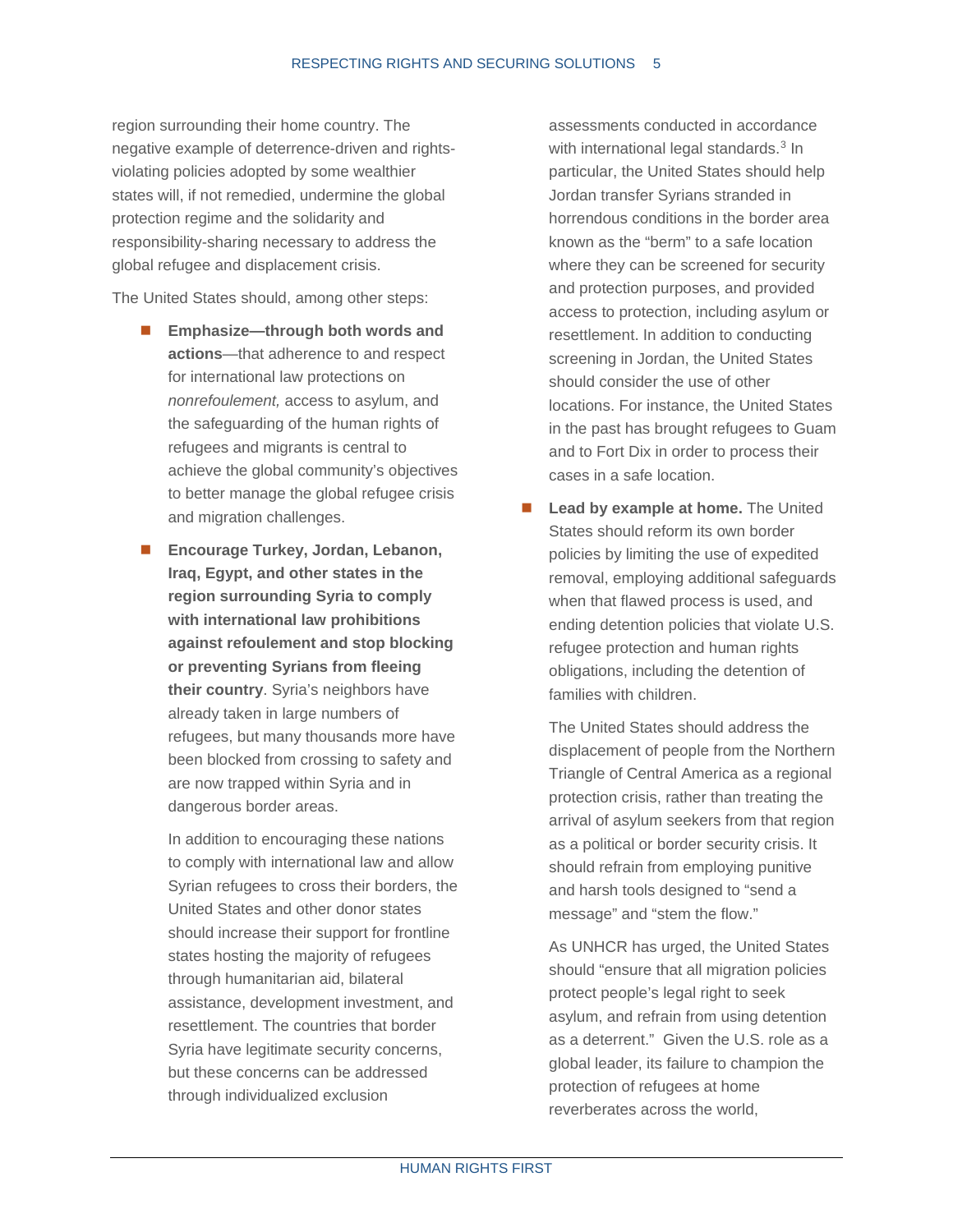discouraging other nations from welcoming and respecting the rights of those who seek protection at their borders. Policies of deterrence and detention put refugees at risk of further harm, exacerbate migration management challenges, and often deflect these challenges on to other, less wealthy nations.

- **Encourage the European Union to also adhere to refugee and human rights law and set a better example to the rest of the world.** By attempting to block refugees from reaching Europe, European states have not only violated and evaded their own obligations, but have also set a poor example to frontline states that host the vast majority of refugees. President Obama should call on the European Union to immediately implement safeguards and fair procedures to protect refugees from improper return, to reject the notion that Turkey is a "safe country" under refugee protection legal standards, and to cease deportations under the flawed E.U.-Turkey deal. Instead, the European Union should work with Greece and other nations to assure access to asylum, to open official border crossings where asylum seekers can receive security screening and be permitted to enter to apply for asylum, to ensure efficient relocation of asylum seekers to other E.U. member states, while at the same time expanding the resettlement of refugees from Turkey and other countries of first refuge to Europe Union states.
- **Ensure that any compacts or other agreements on refugees and migrants include as a central component respect for their human rights**, including commitments to adhere to

refoulement prohibitions and to ensure access to asylum—including in connection with migration management, anti-smuggling, and maritime or other rescue or migration enforcement efforts as well as commitments to provide and support access to the legal right to work, to education, to free movement, and freedom from detention that is inconsistent with human rights and refugee legal standards.

■ Ensure that NATO actions respect **human rights law.** The United States should encourage and support increased search and rescue operations at sea, and also ensure that NATO actions—whether in the Aegean Sea or in the Mediterranean with respect to ships departing Libya or Egypt—do not violate the human rights of refugees and migrants, including the right of refugees to flee persecution and seek asylum.

Germany's defense minister has said there is a "firm agreement" with Ankara that refugees rescued by NATO ships would "be brought back to Turkey." UNHCR has cautioned that NATO's mission in the Aegean Sea—which Secretary Kerry stated is to "close off a key access route" used by refugees and migrants in order to "stem this tide" should not "undermine the institution of asylum for people in need of international protection." Human rights experts focused on Europe have urged NATO to, in addition to saving lives at sea, facilitate the right to seek asylum by bringing asylum seekers safely to Greece or Italy.

 **Safeguard refugees at risk in Kenya**. The United States and the international community should continue to monitor the situation in Kenya, encourage the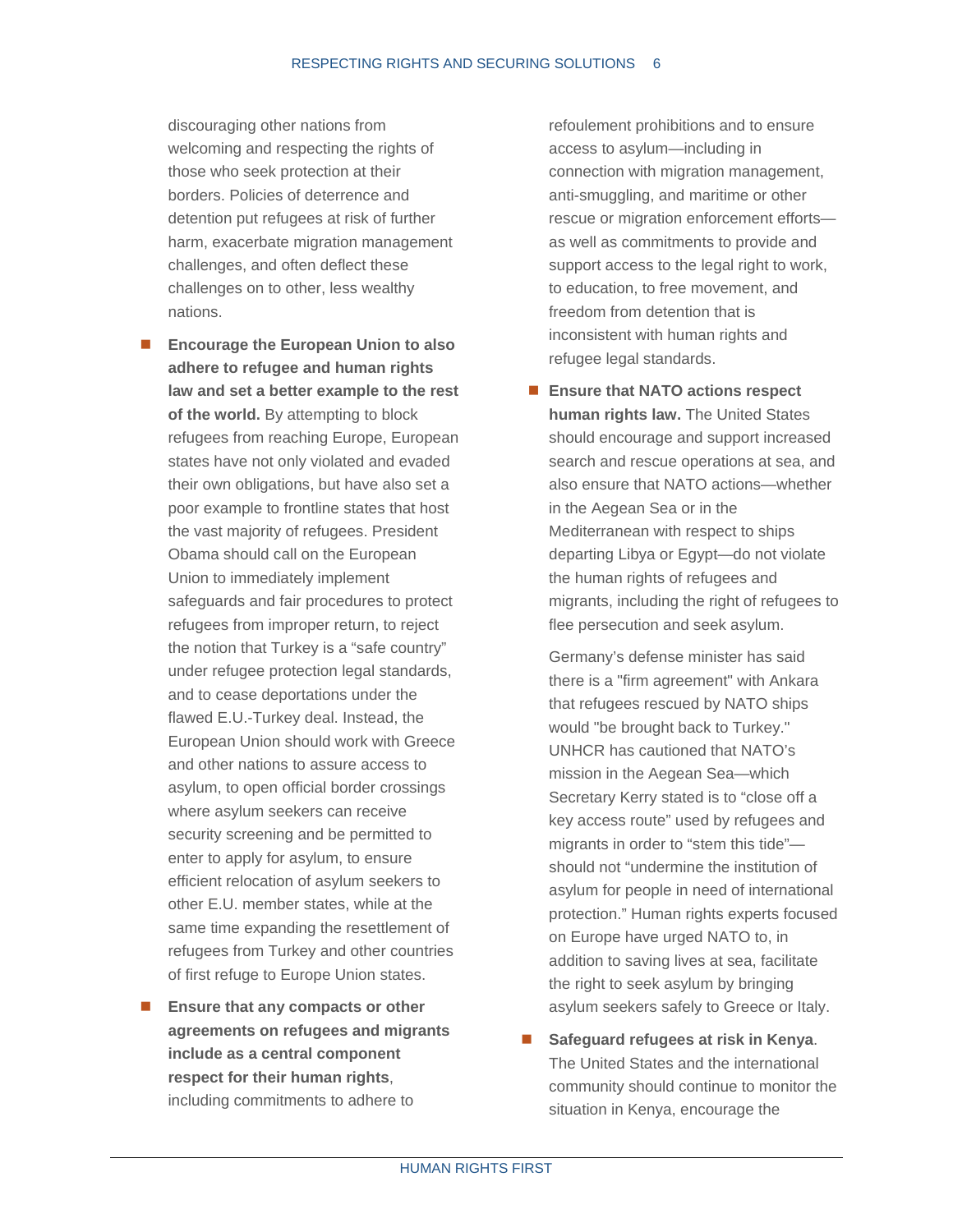government to comply with international refugee protection and human rights law, including to not return Somali and other refugees at risk of persecution and other harm. It should work to increase resettlement of refugees located in Kenya.

In early May, the Kenyan government announced plans to close refugee camps and called on UNHCR to assist in repatriations, noting that "rich" countries were limiting entry of refugees into their own borders. Following meetings with the U.N. Secretary General and the U.N. High Commissioner for Refugee, the Kenyan President said that Kenya would not "shy away from her international obligations" or return people "in a manner that defies their dignity, human rights or endangers their lives." On June 25, a Tripartite Commission (Kenya, Somalia, and UNHCR) [announced its aim](http://www.unhcr.org/en-us/news/press/2016/6/576ea0474/joint-communique-ministerial-tripartite-commission-voluntary-repatriation.html) to reduce the population at the Dadaab camp by 150,000 by the end of the year, including through voluntary returns, relocation of non-Somali refugees, and a population verification exercise.

 **Promote respect for non-refoulement and access to asylum in the western hemisphere**, including in Mexico, at the U.S. southern border, and in Central America, refraining from policies and funding activities that undermine international law through the support of migration "enforcement" without ensuring effective implementation of measures to safeguard access to asylum or other protection. In particular, the United States should ensure that funding for Mexican migration enforcement activities does not erode the right to seek asylum in Mexico and that any U.S. funding for Mexican

border and immigration enforcement capacity is coupled with enhanced funding to improve and expand Mexico's capacity to effectively identify, register, and process refugee and other protection claims, and to integrate recognized refugees and beneficiaries of complementary protection. The United States should work with UNHCR to support training and increased capacity for asylum systems in Costa Rica, Panama, Mexico, and other countries in the regions.

 **Encourage adherence to the Refugee Convention, Protocol, and international law prohibitions on refoulement** by all nations including Australia, Cameroon, China, Thailand, Vietnam, Malaysia, and Indonesia. The United States should prioritize in its advocacy with these and other nations engagement, advocacy, and support aimed at ensuring adherence to international legal protections against refoulement*.*

### <span id="page-10-0"></span>**Meet Global Resettlement Appeals and Provide Other Orderly Routes to Protection**

With over 21 million refugees globally, including over 4.8 million Syrian refugees, resettlement needs are acute. The United Nations has called on countries to commit to providing resettlement spaces or other legal pathways for admission to at least 10 percent of the global refugee population annually. UNHCR has estimated the global resettlement need for calendar year 2017 to be 1,190,000. In particular, given the significant needs and impact of the Syrian crisis on the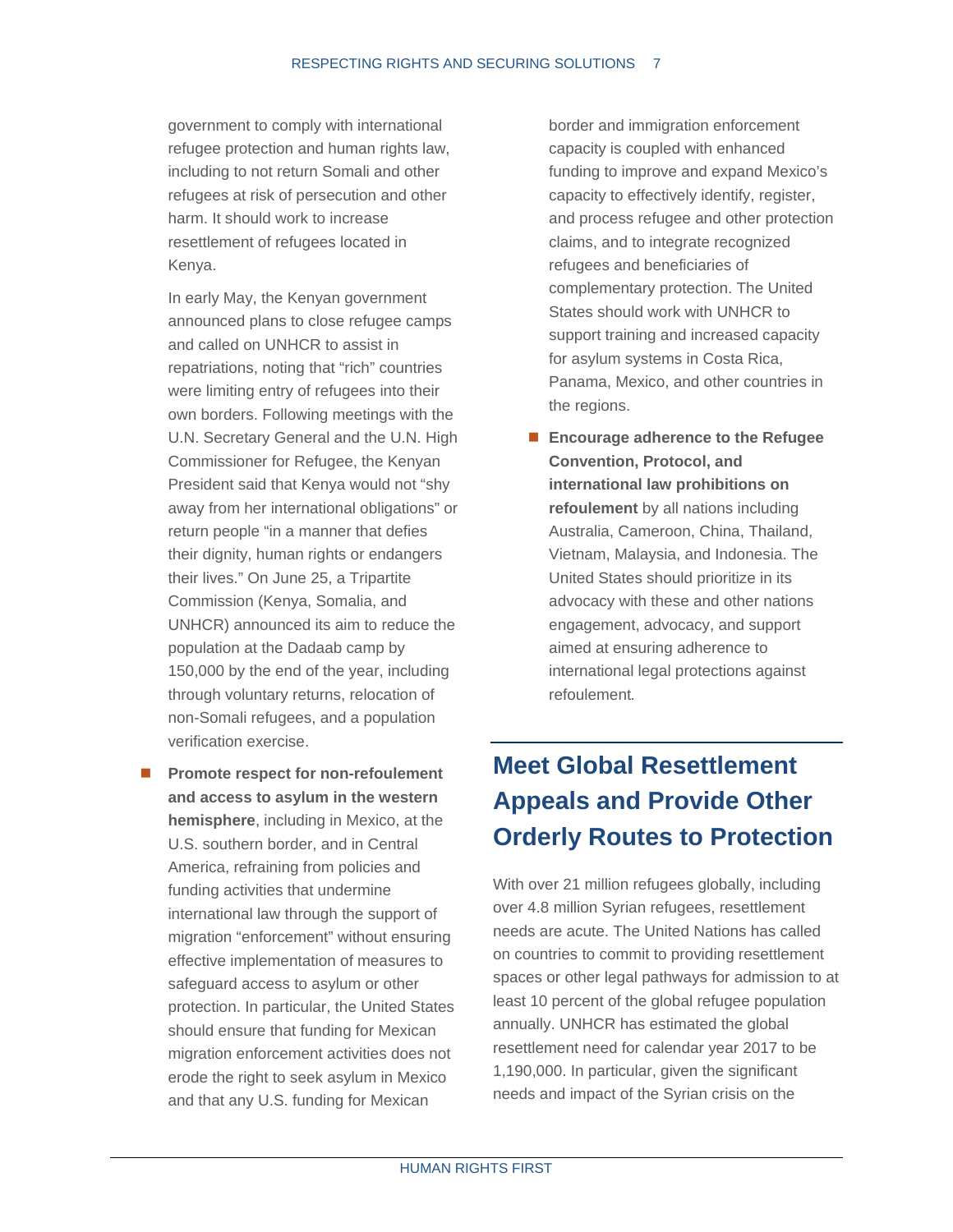region surrounding Syria, UNHCR says 40 percent of the 1.2 million resettlement need for 2017 are for Syrian refugees. This is the highest level of resettlement need for Syrian refugees since the outbreak of conflict in the country in early 2011.

With respect to Syrian refugees alone, Oxfam calculated in its 2016 Syria Crisis Fair Share Analysis that the world's richest governments had only pledged 129,966 resettlement or other humanitarian admission spots—still 350,034 below the overall Syrian resettlement need level of [4](#page-23-4)80,000.<sup>4</sup> The United States, long the global leader in resettlement, admitted only 105 Syrian refugees in fiscal year 2014 through resettlement, only 1,682 in fiscal year 2015, and as of July 31, 2016, has admitted 7,551, about 75 percent of its commitment to resettle ten thousand Syrian refugees in fiscal year 2016.

U.S. national security experts have repeatedly emphasized<sup>[5](#page-23-5)</sup>—in various bipartisan letters, statements, and op-eds—that responsibilitysharing through resettlement and other orderly admissions helps to relieve some of the pressures on frontline states that often host the overwhelming majority of refugees. In addition, as the U.N. Secretary General noted, "These alternative pathways provide viable alternatives to irregular and often dangerous journeys."

The lack of effective resettlement or other orderly routes to protection also have significant negative consequences. As detailed in Human Rights First's February 2016 report, based on research in Jordan, Lebanon, and Turkey, the lack of effective regional protection, exacerbated by the lack of assistance and insufficient orderly resettlement or visa routes for refugees, has driven many Syrian refugees to embark on dangerous trips to Europe. In Turkey primarily, and also in Jordan and Lebanon, Human Rights First researchers heard reports that refugees who had been struggling to survive for years in exile lost hope in waiting for

potential resettlement and decided to instead take the dangerous trip to Europe.<sup>[6](#page-23-6)</sup>

At its September 2016 Leaders' Summit on Refugees, the United States has indicated that it will seek firm and explicit commitments from governments to provide additional resettlement or other pathways for refugees in need of international protection and will seek to double the number of resettlement or other admission spots made available globally for refugees.

The United States should, among other steps:

■ Encourage nations to work collectively **to meet the global ten percent refugee resettlement and other pathways goal and provide leadership through doubling of the overall U.S. resettlement goal**. The United States should work with other nations to, collectively, meet the ten percent target and should call for this goal to be central to any compact on responsibility-sharing, along with a framework for dividing up responsibility among states. The United States, long the global leader in refugee resettlement, is particularly well placed to encourage other nations to initiate resettlement programs or to increase the size of their resettlement initiatives as well as other orderly admissions commitments such as labor visas, family unity, educational scholarships, labor visas, medical evacuations, and other humanitarian pathways. To provide strong leadership, the United States should double its own resettlement goal for fiscal 2017, from on hundred thousand to two hundred thousand, and encourage other nations to double or more substantially increase their resettlement initiatives.

The United States should encourage European nations to significantly increase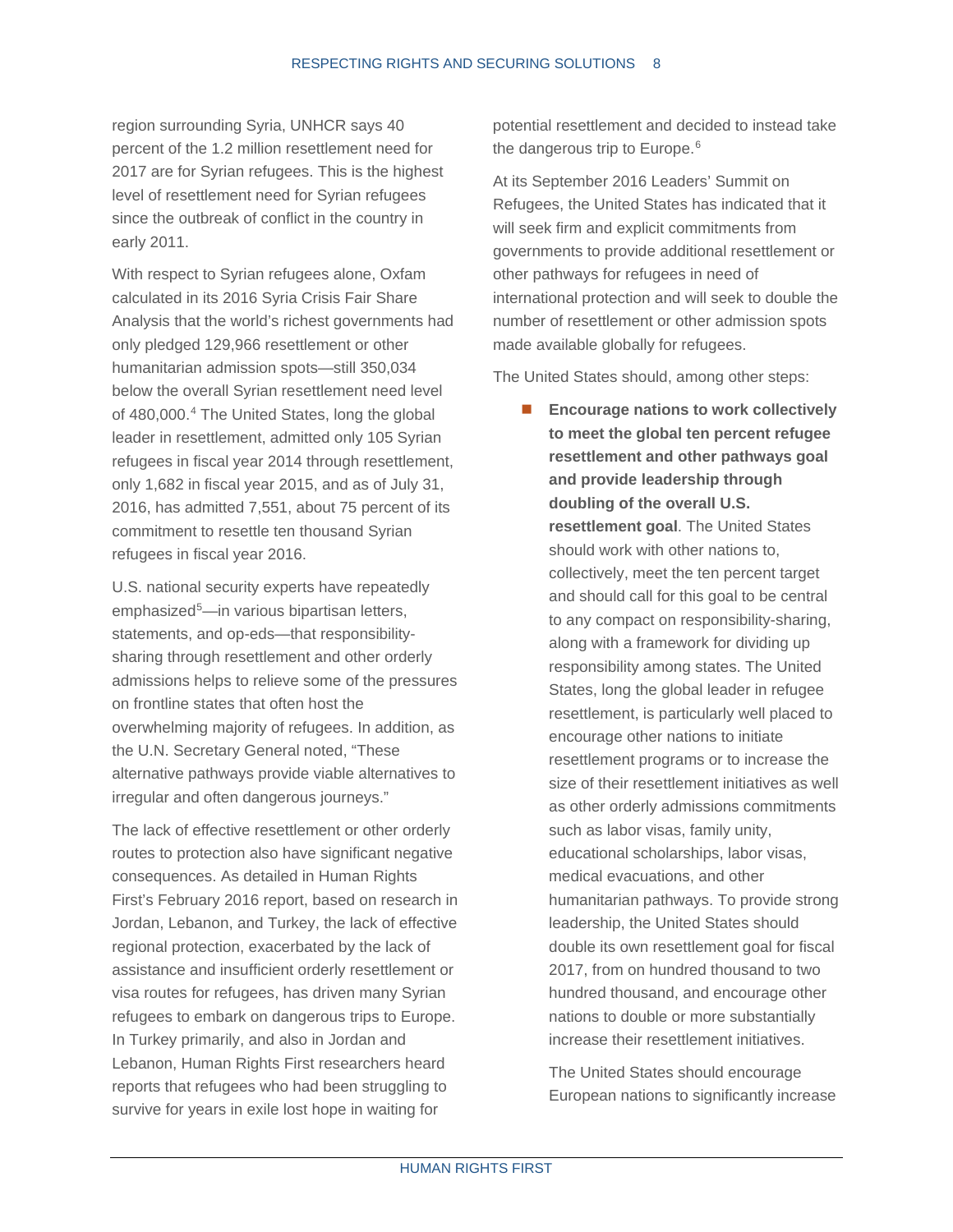their resettlement initiatives. In addition, the United States should encourage South Korea to launch a resettlement program, encourage Japan to dramatically increase its resettlement program, and encourage Gulf nations including Saudi Arabia and the United Arab Emirates—to allow Syrian refugees working in their countries to extend their stays and to be joined by their families.

■ Lead by example and substantially **increase the U.S. commitment to resettle Syrian refugees.** A bipartisan group of former U.S. government officials, including ones with national security and humanitarian expertise, have called on the United States to resettle one hundred thousand Syrian refugees, over and above the worldwide U.S. refugee goal.<sup>[7](#page-23-7)</sup> Such a commitment would, they said, "send a powerful signal to governments in Europe and the Middle East about their obligations to do more." The Bipartisan U.S. Commission on International Religious Freedom, explaining that "[t]he United States must continue to live up to our nation's core values," has similarly recommended that the United States resettle one hundred thousand Syrian refugees.

For fiscal year 2017, the U.S. government should, in addition to resettling roughly one hundred thousand refugees from other countries, aim to resettle one hundred thousand Syrian refugees, a commitment more commensurate with both the American tradition of leadership and U.S. national security interests. This commitment level would be modest compared to Jordan, Lebanon, and Turkey, and would amount to just over two percent of the overall Syrian

population hosted by these and other states in the region—and only about 21 percent of the overall Syrian resettlement need. This commitment would still fall far short of the U.S. "fair share" level of 170,779 Syrian resettlements. At the very least, the United States should allocate 40 percent of its resettlement slots to Syrian refugees given UNHCR's assessment that 40 percent of global resettlement needs are for Syrians.

A group of former national security advisors, CIA directors, secretaries of state, and Department of Homeland Security secretaries, who served under both Democratic and Republican administrations, pointed out that "resettlement initiatives help advance U.S. national security interests by supporting the stability of our allies and partners that are struggling to host large numbers of refugees," and also stressed that that refugees "are vetted more intensively than any other category of traveler."[8](#page-23-8)

■ Launch resettlement for refugees from **the Northern Triangle**. The United States should encourage and support resettlement initiatives for refugees from the Northern Triangle of Central America, building on its July 2016 announcement on the launch of a U.S. resettlement effort from the region. The United States should encourage Mexico and other refugeehosting states in the region to work with UNHCR to launch resettlement initiatives, lead in accepting resettled refugees through such initiatives, and encourage Canada and countries in Latin America to accept Northern Triangle refugees through such initiatives.

The United States should also improve its program for resettlement of Central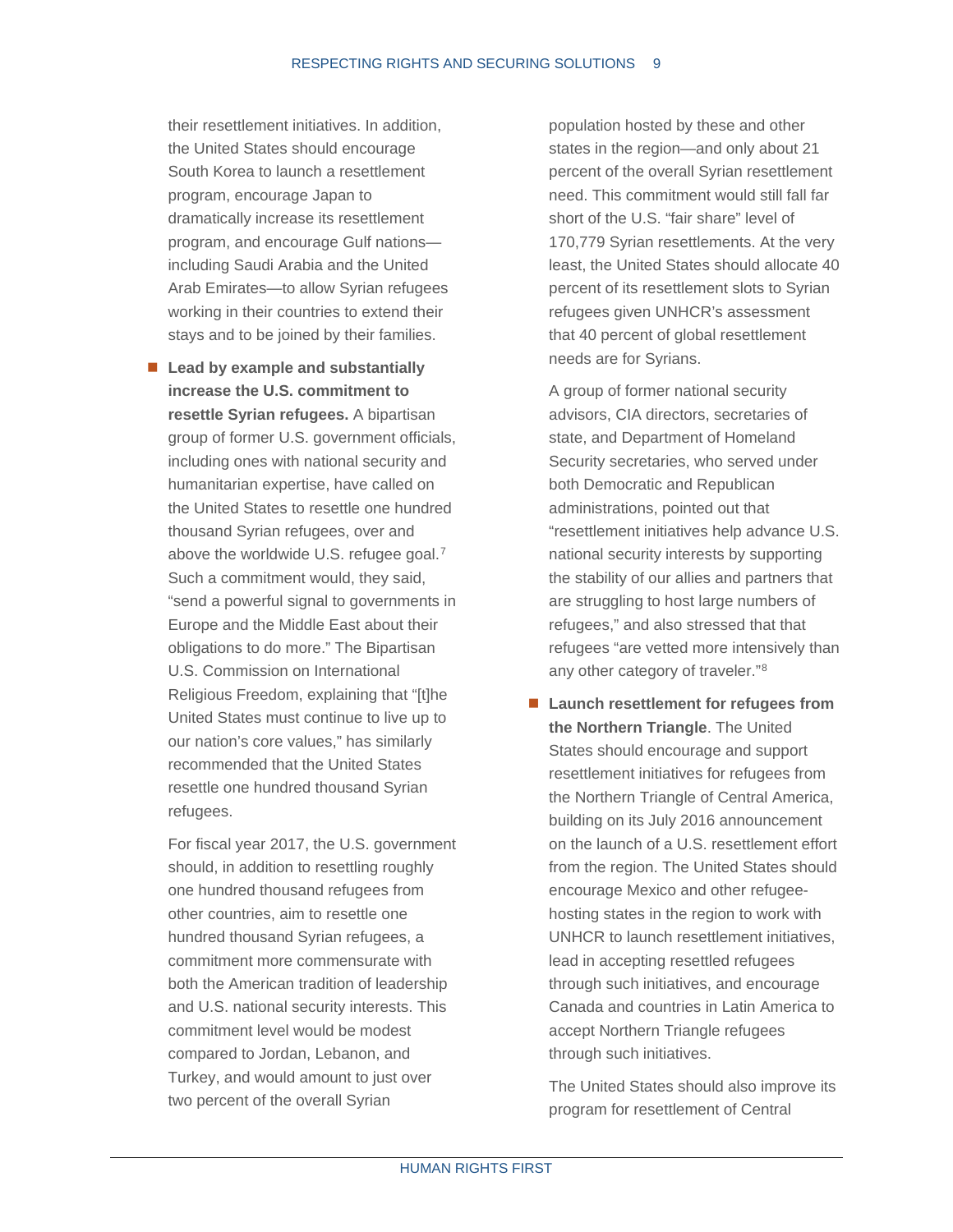American children by improving the interview and review process for the existing Central American Minors (CAM) program and by expanding the types of relationships that can serve as qualifying relationships, such as opening the program to children with adult relatives who are lawfully present in the United States, not just those with lawfully present parents.

The United States should expand its capacity to conduct emergency evacuations for refugees, including children, at risk of immediate harm and should adjudicate their claims for refugee status and/or parole as quickly as possible. The United States should launch its own resettlement initiative for refugees from the Northern Triangle, and this initiative should be commensurate with the regional resettlement needs. (Any and all resettlement efforts should make clear, including to U.S. asylum adjudicators, that resettlement is not a substitute for asylum.)

- Affirm that resettlement and other **orderly admission routes are not a substitute for access to asylum** and compliance with international law. Any and all compacts, agreements, or plans to increase resettlement must make clear that resettlement and other orderly admission routes are not a substitute for access to asylum and adherence to *nonrefoulement* legal obligations.
- Continue to address staffing and **efficiency gaps to reduce backlogs and bottlenecks in the U.S. resettlement and SIV processing**. The Department of Homeland Security, Department of State, and other agencies should continue efforts to increase staffing, efficiency,

prioritization, and resources to address the backlogs, delays, and efficiency gaps that are hampering the U.S. resettlement process. The president and Congress should encourage and support increases in staff and resources.

These backlogs undermine the reputation of these programs and the nation's ability to meet its commitments to U.S. allies, other refugee-hosting countries, and vulnerable refugees, including those facing grave risks due to their work with the United States. Addressing delays, backlogs, and efficiency gaps would *not*  undermine security; rather it would strengthen the effectiveness of U.S. processing. It is certainly not in the security interest of the United States to have delays in security vetting, which would potentially put off the identification of a person who might actually pose a security threat.

■ Launch private sponsorship initiatives. The United States should enhance its resettlement capacity through a private sponsorship initiative that would allow family members and other U.S. groups, corporations, charities, and individuals to support with private funds the resettlement of additional refugees to the United States, above and beyond the U.S. government's yearly goals.

It should launch a pilot program immediately that builds upon the existing resettlement framework and expertise and provides an opportunity for citizens to directly engage and to fund private resettlement to bring additional refugees. The Canadian government has successfully operated a privately sponsored resettlement initiative for many years, and the United States operated a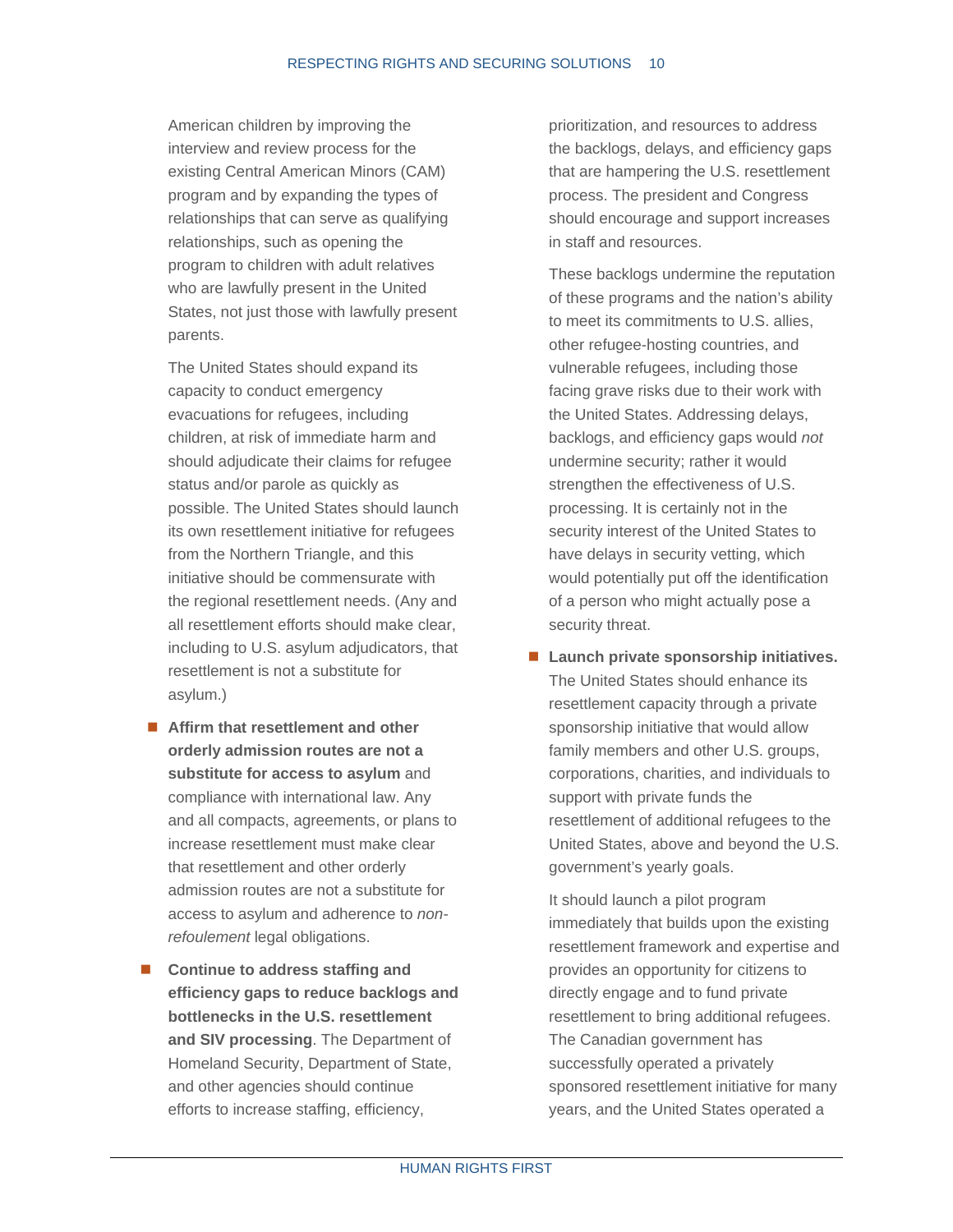private sponsorship program under the Reagan Administration. The United States should also encourage European states to launch private sponsorship programs. These initiatives should supplement—not substitute for—robust state funded resettlement initiatives.

## <span id="page-14-0"></span>**Strengthen Respect for Rights to Work, Education, Liberty and Free Movement**

Under international law, refugees are entitled to key human rights protections, including the right to work, to education, and to liberty and free movement. The deprivation of these rights often leaves refugees with little choice but to seek protection in other countries.

For instance, in research conducted in Jordan, Lebanon, and Turkey earlier this year, Human Rights First researchers heard—again and again—that refugee-hosting states had denied refugees the ability to work legally, that refugee children faced tremendous barriers to education, and that refugees were facing increasing risks of exploitation, detention, and deportation in the face of increasingly harsh government policies and registration requirements.

Without protection of their basic rights—including protection from return to persecution, the ability to work legally, effective access to education, and freedom from arbitrary detention—many refugees believed they could not safely remain and rebuild their lives in the region. And many made the difficult choice to embark on dangerous journeys to seek protection in Europe. Alternatively, by assuring adherence and access to these rights the global community can advance its broader goals.

Using detention against asylum seekers and migrants is a growing global human rights abuse. Numerous human rights and other reports have documented the abusive detention policies used by various nations including Australia, Canada, Greece, Israel, Thailand, South Africa, and the United States.[9](#page-23-9)

In addition, the United States and several other countries hold children with their families in immigration detention, contrary to international law prohibitions and restrictions on the detention of children. [10](#page-23-10) The United States, which has 3,028 beds in detention facilities for families, has detained babies and their nursing mothers as well as young children and their families.

The United States should, among other steps:

■ Champion self-reliance and the right to **work.** Any compact or agreements generated in connection with or after the September U.N. High Level Meeting and U.S. Leaders' Summit should recognize existing rights to work, commit states to complying with these rights requirements, and commit donor states and others to supporting access to those rights including through investment initiatives.

The United States should encourage Turkey, Jordan, Lebanon, Egypt, and other countries to allow refugees to work to support themselves. The United States has set as its goal for the Leaders' Summit to increase by one million in the number of refugees globally granted the legal right to work. The United States should expand this goal going forward. As outlined below, the United States should also take steps to increases jobs for refugees and host-communities, enlisting business leaders, financial institutions, and governmental and private donors and should encourage the European Union,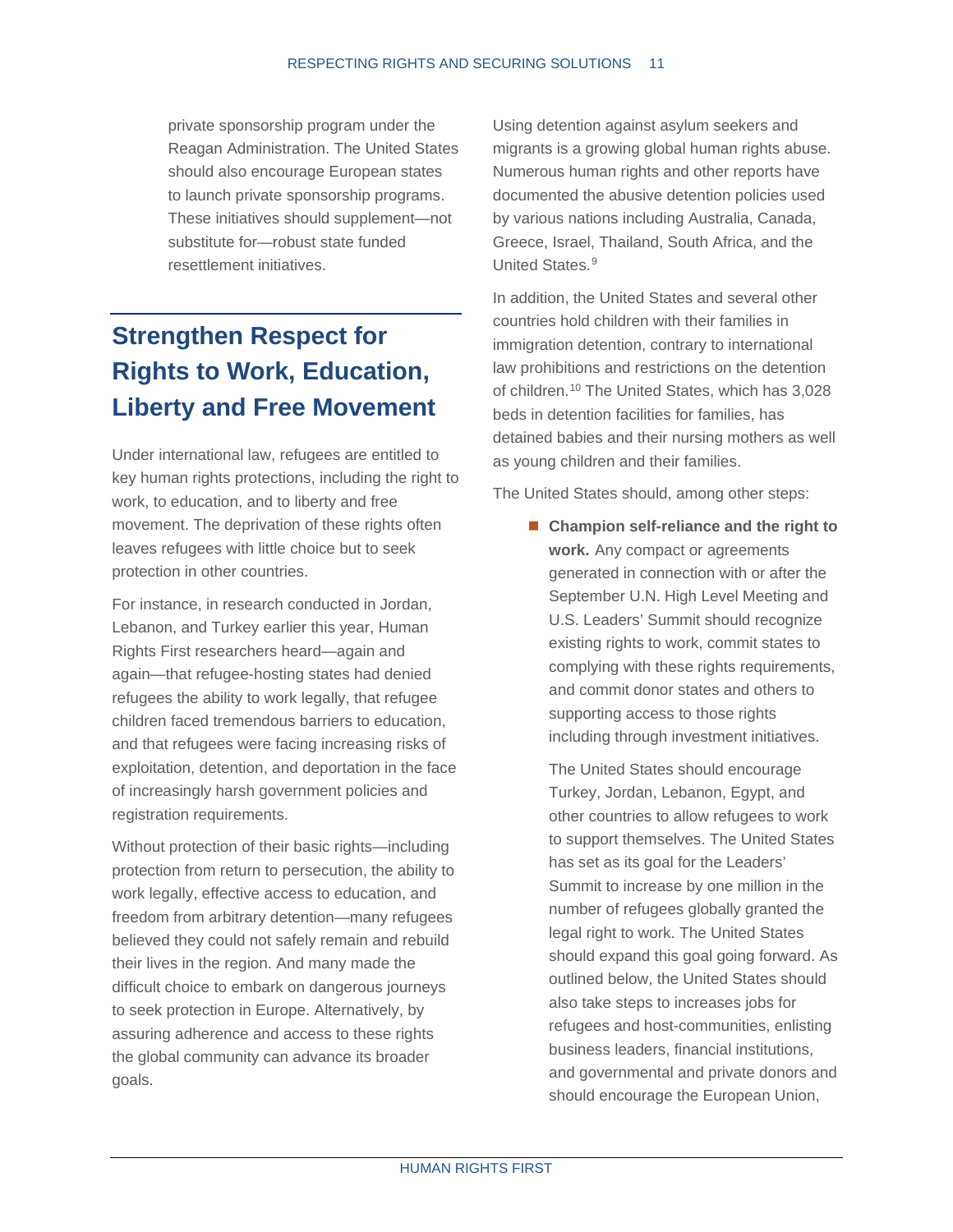Gulf States, World Bank, and business leaders to support work initiatives.

- Increase funding for, and **access** to, **primary and secondary education as well as scholarships to universities.**  The United States has set as its goal for the Leaders' Summit to increase the number of refugees in school by one million. The United States should encourage donor states and private donors to expand support for initiatives that increase opportunities for refugees to access education while also supporting refugee hosting communities through university scholarships for refugees. An initiative that offered 70 university scholarships for Syrian refugees in Turkey prompted five thousand applications. The United States should encourage and fund the creation of similar programs, and urge other nations to do so as well.
- End and limit the use of migration **detention that is inconsistent with human rights and/or refugee law, including with respect to asylum seekers and children**. Any compacts or agreements relating to refugees or migrants must affirm adherence to international human rights and refugee law limits on the use of migration detention. The United States should encourage Australia, Canada, Greece, Israel, South Africa, Thailand, and other nations to end migration detention policies that violate international human rights and/or refugee law. The United States should use and encourage alternative measures (such as community based case management programs) rather than detention when additional support is needed in an individual case to ensure court appearance. Detaining asylum

seekers is generally impermissible under the Refugee Convention, Protocol, and human rights law, and is particularly problematic when it exceeds a few days.

- **Reform U.S. policies to safeguard children, asylum seekers and other immigrants from detention that violates international human rights and/or refugee law**. The United States should lead by example, and in particular should end its failed policy of holding families seeking asylum in immigration detention, eliminate "mandatory" detention policies, provide prompt court review of detention for "arriving" asylum seekers and other immigration detainees, and use alternatives to detention (such as community-based case management programs) when additional measures are needed to ensure that an individual appears for immigration appointments.
- Reform U.S. policies to assure access **to work and education.** The United States must also address the substantial staffing gaps that are delaying its ability to adjudicate asylum cases (both before the USCIS asylum division and the immigration courts), and in turn delaying access to family unity, stable work opportunities, and some education opportunities. The United States should also provide earlier access to work authorization for asylum seekers.
- **Strengthen respect for the human rights of migrants.** The United States should support, and call on other nations to support, the development of tools and mechanisms to improve compliance with international human rights law applicable to migrants. These include guiding principles and other measures outlining the many existing provisions of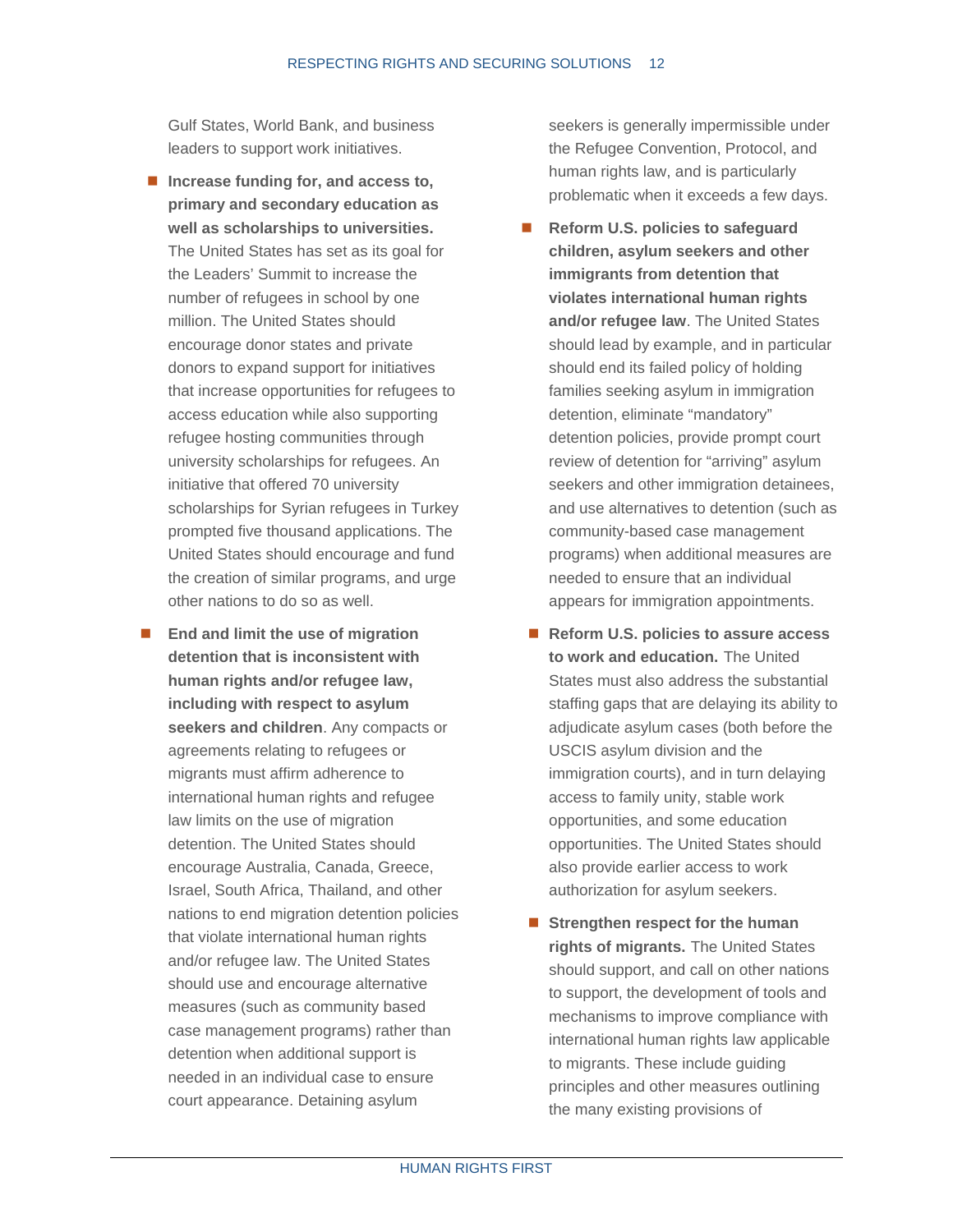international law and conventions that apply to migrants. The United States should also support initiatives to bring national laws and practices into compliance with human rights law.

In addition, the United States should urge that any compacts or agreements among states relating to migration must be grounded in, and affirm compliance with, existing human rights law applicable to migrants; and that, as the International Organization for Migration (IOM) is integrated into the United Nations, it be given an official human rights protection function and such function should be reflected in its Constitution.

■ Support initiatives to protect refugees **and migrants from xenophobic violence.** U.S. law enforcement authorities must closely monitor xenophobic incidents and prosecute biasmotivate crimes. U.S. political leaders must speak out strongly against any such incidents as well as against xenophobic statements.

The United States should also support initiatives in Europe, Africa, and elsewhere that are aimed at protecting refugees and migrants from xenophobic violence, share law enforcement experience and training, fund initiatives that assist refugee and migrant communities to report such violence to the authorities, and encourage leaders in refugee-hosting countries to speak out against attacks on refugees and migrants. The United States should work with the Organization for Security and Cooperation in Europe (OSCE), UNHCR, and other donor and refugee-hosting nations to galvanize and secure support for these initiatives.

<span id="page-16-0"></span>**Fully Meet Humanitarian Appeals and Significantly Increase Development Investment and Support for Frontline Communities, Working with the World Bank, Other Donor States, Private Business, and Local Communities** 

*"Our foreign assistance strategy and programs must place greater emphasis on catalyzing and supporting economic growth and opportunity … [I]n this new era of human development, entrepreneurs, investors, and innovators are as fundamental to geopolitical stability as politicians, generals, and diplomats; and trade and investment agreements are as instrumental to world order as defense pacts***."**

**–General James Jones, retired**

While the United States has been a strong leader in providing humanitarian aid, the gaps between need and resources are growing. The \$10.2 billion funding gap for 2015 was the largest on record, with only 49 percent of U.N. humanitarian appeals met. The gaps in UNHCR funding last year—at about 50 percent of its budget needs—led to cost cutting measures throughout the year, forcing the agency to "make very difficult choices, some a matter of life and death."<sup>[11](#page-23-11)</sup>

Just under 50 percent of UNHCR's appeals for the Syria crisis went unfunded as well. By the middle of 2015, financial shortages had forced the World Food Programme to reduce its assistance to 1.6 million Syrian refugees in five countries.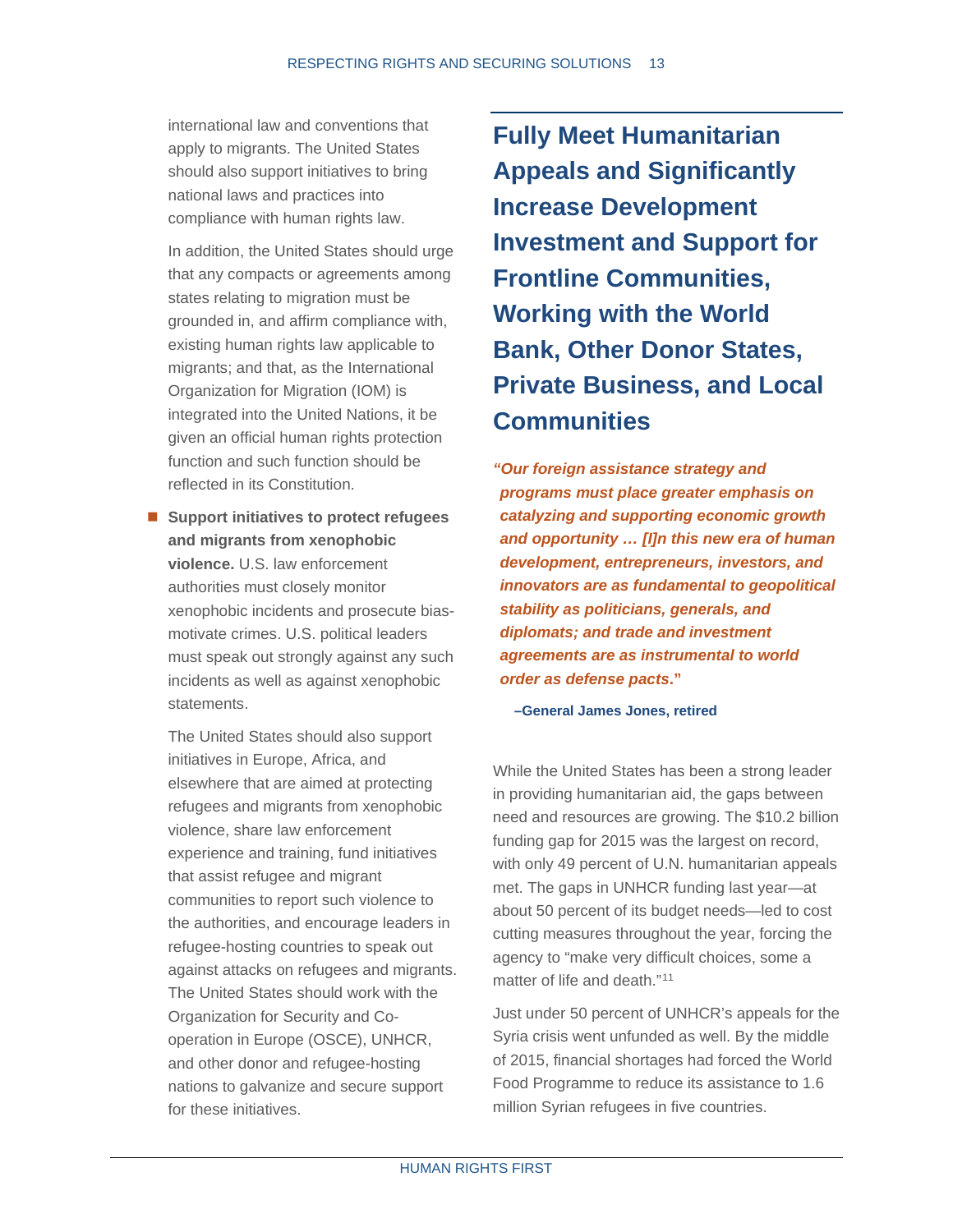The food assistance cuts—as one aid worker in Jordan told Human Rights First researchers—had a "domino effect" on refugee families, impacting not only their ability to eat but their ability to pay rent. Some felt they had no choice but to withdraw children from school so that the children could work to help support their families. Others felt they had little choice but to head to Europe in order to secure their survival.

As of April 2016, only 19 percent of the U.N. Coordinated Appeals for 2016 have been met. Only 23 percent of the Syria Humanitarian Response Plan and only 37 percent of the Syria Regional Refugee and Resilience Plan for 2016 have been met as of July. UNHCR reported in April that its programs in Africa were at a breaking point, with only about 35 percent of the needs met. A major donor conference for the Syria crisis, held in London on February 4, 2016, led to over ten billion dollars in humanitarian and development "pledges" of assistance for the crisis. But most of this pledged assistance has not yet been delivered.<sup>[12](#page-24-0)</sup>

In his May 2016 report, the U.N. Secretary General stressed that the international community must, in addition to addressing humanitarian needs, also "expand development funding from the outset of displacement to address refugee needs and reinforce the national institutions, services and communities that support them." He explained:

*It is imperative that humanitarian and development actors work together with receiving States and identify common outcomes that both can support, including the reduction of dependency on international humanitarian aid over time in favor of more sustainable solutions …. [G]iven the average long length of displacement, the response will be more sustainable if it builds on national and local systems and incorporates a* 

*development approach, even in the early stages of an emergency.* 

The president of the World Bank, Jim Yong Kim, has stressed that the world's powers need to pay greater attention to boosting economic growth and creating jobs in fragile countries to avoid even greater refugee crises in the coming years. In an April 2016 speech he called for major shifts in the way the World Bank works, including "investing and supporting middle-income countries that face the challenge of fragility, especially when the spillover effects from fragility can threaten both its neighbors and countries on the other side of the earth. If we leave these problems unresolved, the risk of growing conflict and extremism in these contexts will become very real as we have seen in the Middle East, North Africa and Latin America."

The Middle East Investment Initiative has similarly warned, "The impact of the refugee crisis means that additional strain has been placed on already weak economic institutions and ignoring these economic and labor market challenges will have severe global security and political ramifications."

A number of voices have called for a "Marshall Plan" approach to development investment in refugee-hosting states. Some of these proposals are focused globally, and others more specifically on the Middle East.<sup>[13](#page-24-1)</sup> U.S. non-governmental organizations have urged the United States to work with its allies and with the United Nations to lead in developing and funding a "comprehensive recovery and support plan" for Syria and its neighbors, "mirroring the scale and commitment of the Marshall Plan instituted to repair war-torn Europe, to meet the urgent needs of refugees in the region and foster their resilience." These organizations urged that the plan "move beyond humanitarian emergency relief to include sustainable development projects, education, livelihood programs, and reconstruction."[14](#page-24-2) Senator Lindsey Graham, after a visit to the Middle East in April 2016 also called for a new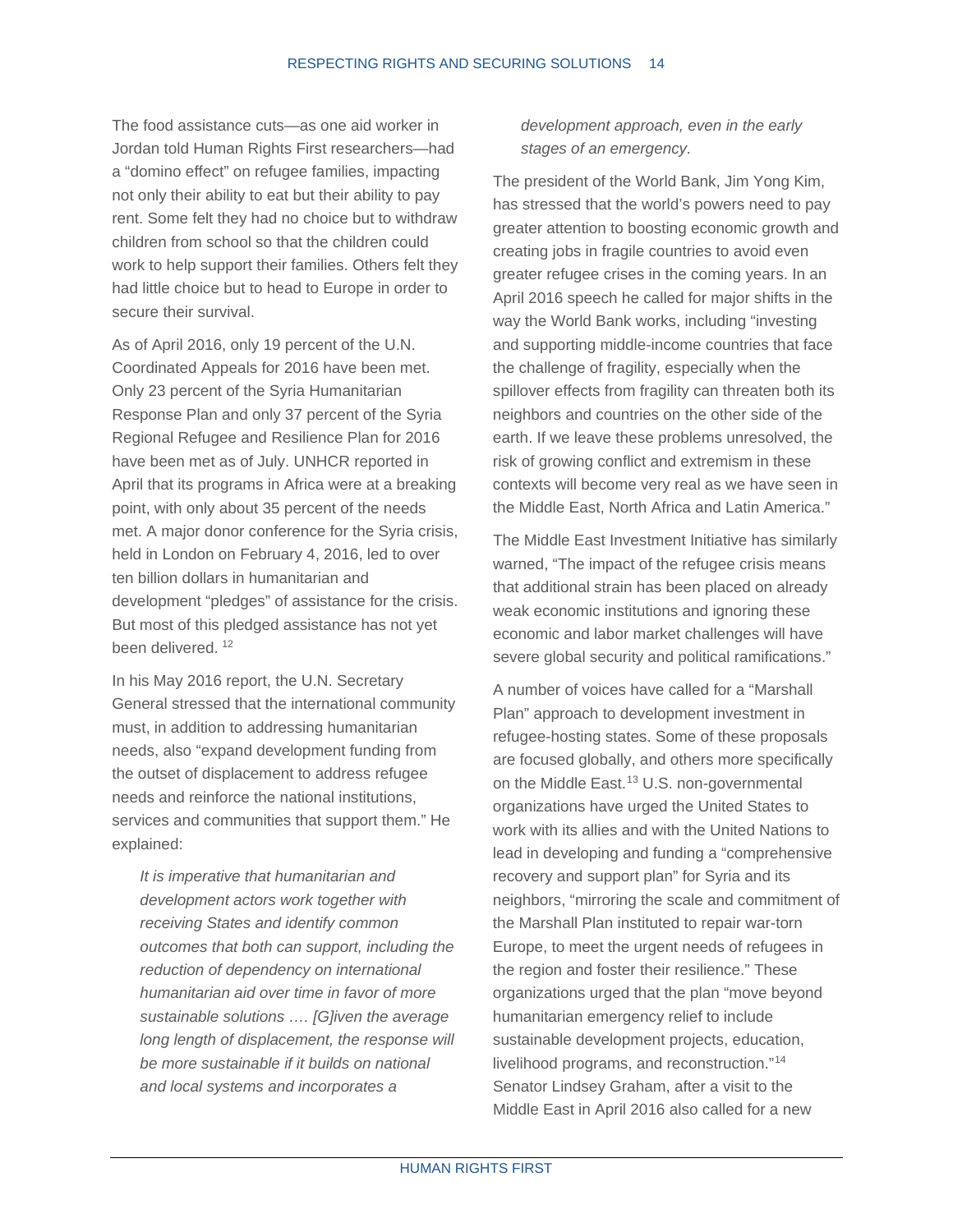"Marshall Plan" to provide billions of dollars to the region, potentially through an emergency appropriation.

In calling for a "Middle East Recovery Plan," the Middle East Investment Initiative explains:

The Middle East in 2015 is not Europe in 1948, but the general principles of assistance to accomplish a joint recovery program based on self-help and mutual cooperation still apply. There is a tendency to shy away from any reference to the Marshall Plan due to its cost (an estimated US \$160 billion in today's US dollars). But the original Marshall Plan was not entirely based on financial aid. It also strengthened institutions and focused on private sector economic growth. In the Middle East, aid is needed to deal with the immediate crisis, but so, too, are measures to promote long-term investment in the economy and security of the region. The establishment of strong economic institutions and dynamic public-private partnerships, key components of the original Marshall Plan, will be critical to long-term sustainable development in the Middle East as well.<sup>[15](#page-24-3)</sup>

As part of a comprehensive plan to address the global refugee crisis, the United States should:

> ■ Work with other donor states to fully **meet humanitarian appeals and significantly increase U.S. humanitarian aid and development investments in frontline refugee hosting states, initiating development investment much earlier**. In particular, with Congress's support, this administration and the next administration should substantially increase both U.S. humanitarian assistance for Syrian refugees and displaced persons and U.S. development aid for refugee-hosting communities. The United States should

leverage this leadership to push other states to increase their contributions as well so that global aid appeals are fully met.

The U.S. goal of securing a 30 percent increase in aid through the Leaders' Summit in September is a step in the right direction, but additional action is needed. In particular, the United States and other donors should expand and replicate initiatives that increase opportunities for refugees to work and access education, while also supporting refugee-hosting communities. The U.N. Secretary General has urged that "local and civil society partners and NGOs must be supported by donors and international organizations to play a greater role in humanitarian responses."

In April 2016, a group of former Senators, both Democrats and Republicans, urged that the United States keep pace with growing global challenges, including the historic refugee crisis in the Middle East, rather than cutting the International Affairs budget. They pointed out, "Strategic investments in development and diplomacy are crucial to advancing our national security and economic interests while ensuring a more secure and stable world," and that "these programs are costeffective investments that enable the United States to support allies like Israel and Jordan, respond to humanitarian crises, and promote U.S. interests abroad."[16](#page-24-4)

■ Encourage development agencies to **prioritize refugee and displacement situations.** The United States and other nations should encourage their development agencies to prioritize or further prioritize initiatives aimed at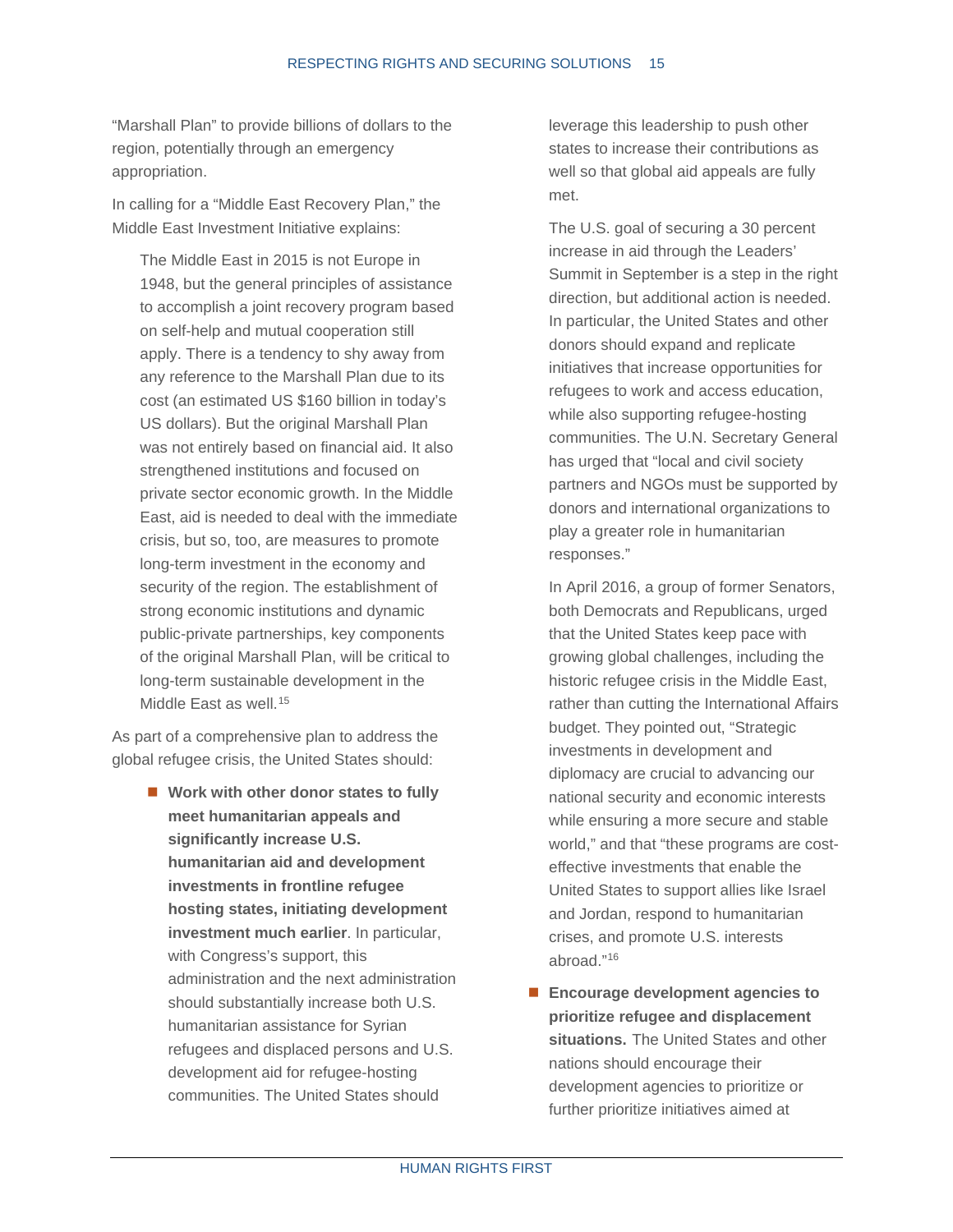addressing refugee and displacement situations. Such initiatives should not be limited to funds traditionally allocated to "refugee" situations, but should be integrated and prioritized throughout such agencies.

- **Prioritize development support for key public infrastructures.** Donor states and financial institutions should also prioritize development investments that improve public infrastructures impacted by hosting refugees, and increase the overall housing stock, health and education services, and income-earning opportunities that can best benefit both host communities and refugee populations.
- Continue to encourage greater **engagement and investment by private donors, investors, and businesses to better support refugees**. The United States should continue its efforts to encourage private donors, investors, and businesses to contribute to humanitarian appeals and to strategically invest in refugee-hosting states in ways that support both refugees and refugeehosting communities. The United States should also encourage incentives to promote such investments.
- Encourage continued focus by the **World Bank and other institutions on refugees and displacement.** The United States should encourage the World Bank's continued focus on the global refugee and displacement crisis, including through innovative financing instruments, concessional loans to countries hosting refugees, and the development of Special Economic Zones.

For instance, the World Bank decided to offer Jordan, a middle-income country, the rates that had previously been reserved for the poorest countries, because of Jordan's role in hosting Syrian refugees. The bank provided a one hundred million dollar loan at low concessional rates and plans to provide an additional two to four hundred million dollars in concessional financing in order to build special economic enterprise zones, which will aim to create thousands of jobs for both Syrian refugees and Jordanians over the next five years. The World Bank's president has urged that this new approach "must now be taken to scale and implemented in other countries as well."[17](#page-24-5)

■ Lead a "Marshall Plan"-inspired global **strategy to spur economic growth in countries hosting refugees**, in particular with respect to the Syrian refugee crisis as described under recommendation five below.

### <span id="page-19-0"></span>**Develop and Lead a Comprehensive Plan to Address the Syrian Refugee Crisis**

The United States and the global community must focus greater attention on addressing the Syrian refugee crisis. Nearly one-fourth of the world's 20 million refugees are from Syria. As a bipartisan group of prominent U.S. former national security officials recently stressed, "Accepting refugees, and encouraging other countries to do so, advances U.S. interests by supporting the stability of our allies struggling to host large numbers on their own "[18](#page-24-6)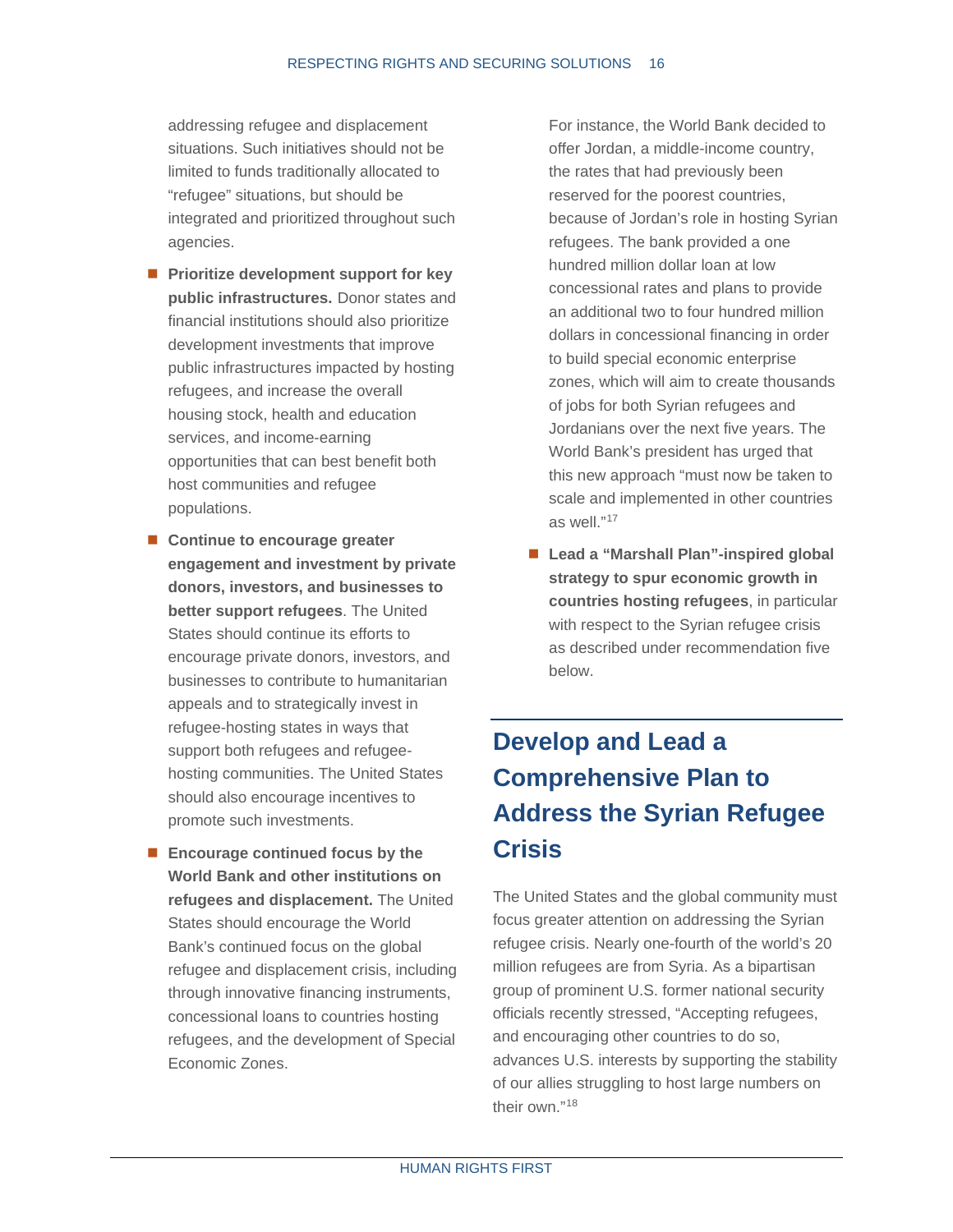Moreover, as noted earlier in this paper, the international community's failure to adequately support refugees and frontline countries hosting Syrian refugees drove many to embark on dangerous journeys to seek protection in Europe.

The critical components of a comprehensive plan to address the Syrian refugee crises should include increased resettlement, stepped-up humanitarian aid and development investment, as well as advocacy, diplomacy, and engagement focused on securing the rights of refugees to cross borders to access protection, to work, to access education, and to be free from detention that violates international refugee or human rights law.

As part of such a comprehensive plan, the United States should:

> ■ Champion the rights of refugees, **including their right to cross borders, to work and to access education**. The United States should encourage Turkey, Jordan, Lebanon, Iraq, Egypt, and other states in the region surrounding Syria to comply with international law prohibitions against *refoulement* and stop blocking or preventing Syrians from fleeing their country, as outlined in recommendation section one above.

The United States should encourage Turkey, Jordan, Lebanon, Egypt, and other countries to allow refugees to work to support themselves. For instance, Turkey—which hosts 2.8 million Syrian refugees—should adjust its new work authorization rule for refugees, including to allow other refugees to access work authorization (in addition to Syrian refugees), and to eliminate the ten percent limitation on the number of Syrians in any given workplace. The CATO Institute has recommended that

the Turkish government increase or entirely remove its ten percent cap on Syrian employment. The United States should also increase funding for, and access to, primary and secondary education as well as scholarships to universities.

- **Work with other donor states to fully meet humanitarian appeals and significantly increase U.S. humanitarian aid and development investments in frontline refugee hosting states**, as outlined in recommendation four above.
- Lead a "Marshall Plan"-inspired global **strategy to spur economic growth in countries hosting Syrian refugees.** The United States should lead the international community—including Europe, the Gulf Cooperation Council, other G20 countries, international organizations, and the private sector—to create a sustainable global economic strategy that commits resources and technical assistance to spur economic growth in the countries hosting Syrian refugees.

The Middle East Investment Initiative recommends that a Middle East Recovery Plan (MERP) focus on strengthening economic and financial institutions that will help expand economic opportunity in the private sector in Turkey, Jordan, and Lebanon. It urges that, to be sustainable, this effort should build economic vitality from the bottom up, allowing entrepreneurs to flourish and small and medium-sized enterprises in the region to grow. It will require partnerships and alliances with international and local governments, the private sector, and civil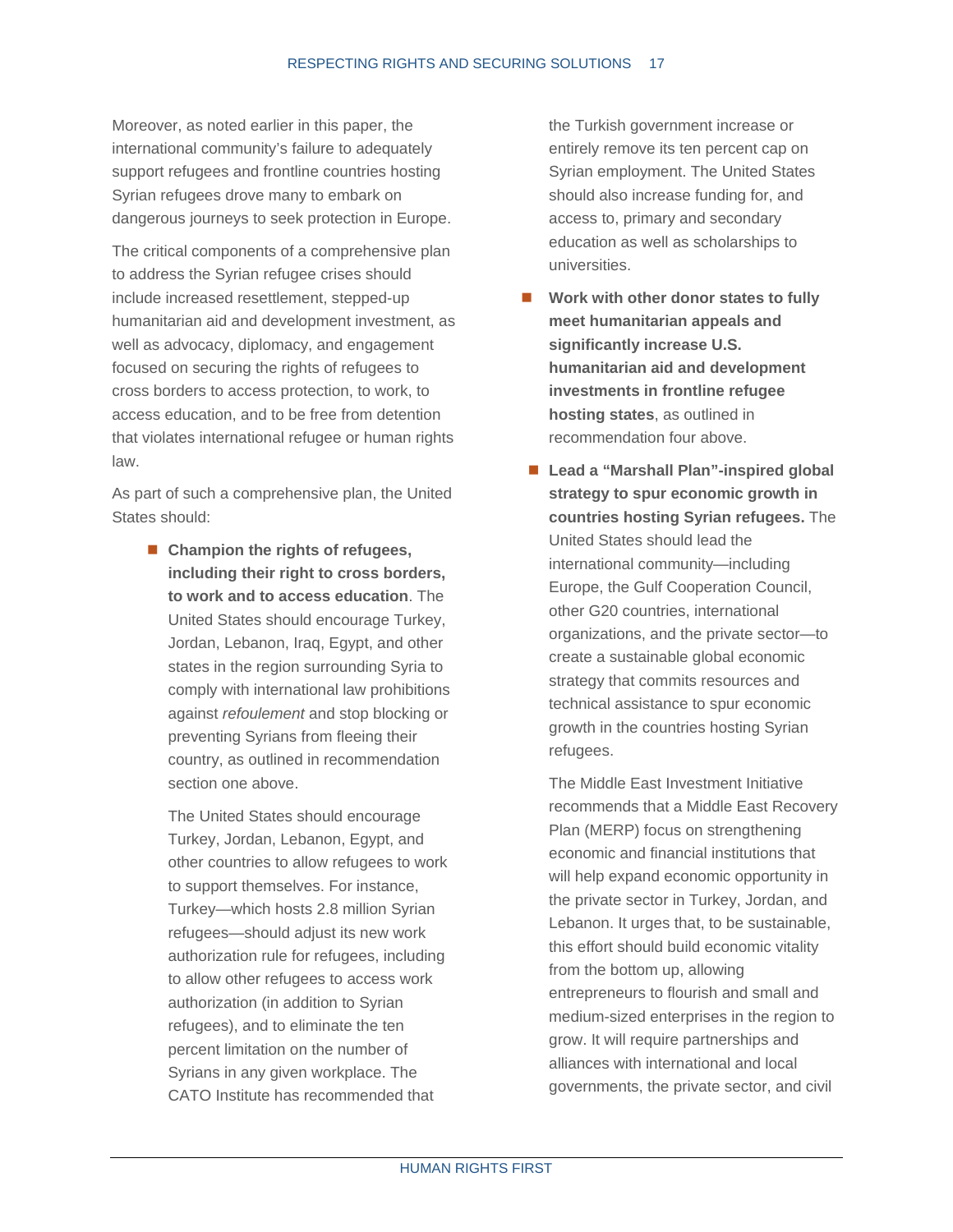society—including Syrian refugees and organizations.

The Middle East Investment Initiative notes that this growth will require capacity building and investments in local governments, financial institutions, and the private sector. Its recommendations detailed in its April 2016 proposal include: alternative financing instruments that can support and promote private sector engagement strategies involving local as well as international private sector partnerships; technical assistance and direct financing to micro and smallmedium enterprises; and providing direct financing and technical assistance to local organizations and entrepreneurs delivering essential services to refugee communities.[19](#page-24-7)

The organization also notes that a coordinated international proposal for a Middle East Recovery Plan is sustainable only if existing laws and barriers to legal employment and work permits for refugees are addressed.

 **Substantially increase the U.S. commitment to resettle Syrian refugees and encourage other states to step up their resettlement and admission of Syrian refugees**. As outlined earlier in these recommendations, the United States should aim to resettle or provide other admission routes for one hundred thousand Syrian refugees over the next fiscal year, a commitment level that is more commensurate with both the American tradition of leadership and U.S. national security interests. This commitment level would be quite modest compared to that of Jordan, Lebanon, and Turkey, and would amount to just over

two percent of the overall Syrian population hosted by these and other states in the region, and only about 21 percent of the overall resettlement need. This commitment would still fall far short of the U.S. "fair share" level of 170,779 Syrian resettlements. At the very least the United States should allocate 40 percent of its resettlement slots to Syrian refugees given the UNHCR assessment that 40 percent of global resettlement needs are for Syrian refugees.

The United States should also encourage European states to significantly increase their resettlement of Syrian and other refugees, and should encourage Gulf nations—including Saudi Arabia and the United Arab Emirates—to allow Syrian refugees working in their countries to extend their stays and to be joined by family.

A group of former national security advisors, CIA directors, secretaries of state, and Department of Homeland Security secretaries, who served under both Democratic and Republican administrations, has pointed out that "resettlement initiatives help advance U.S. national security interests by supporting the stability of our allies and partners that are struggling to host large numbers of refugees," and also stressed that that refugees "are vetted more intensively than any other category of traveler."

■ Don't use "safe zones" to block **escape and deny refugees the right to flee.** If any "safe zone," "no fly zone," or similar proposals move ahead with respect to Syria, the United States should strongly advocate that states surrounding Syria do not use the existence of any such zones as an excuse to deny access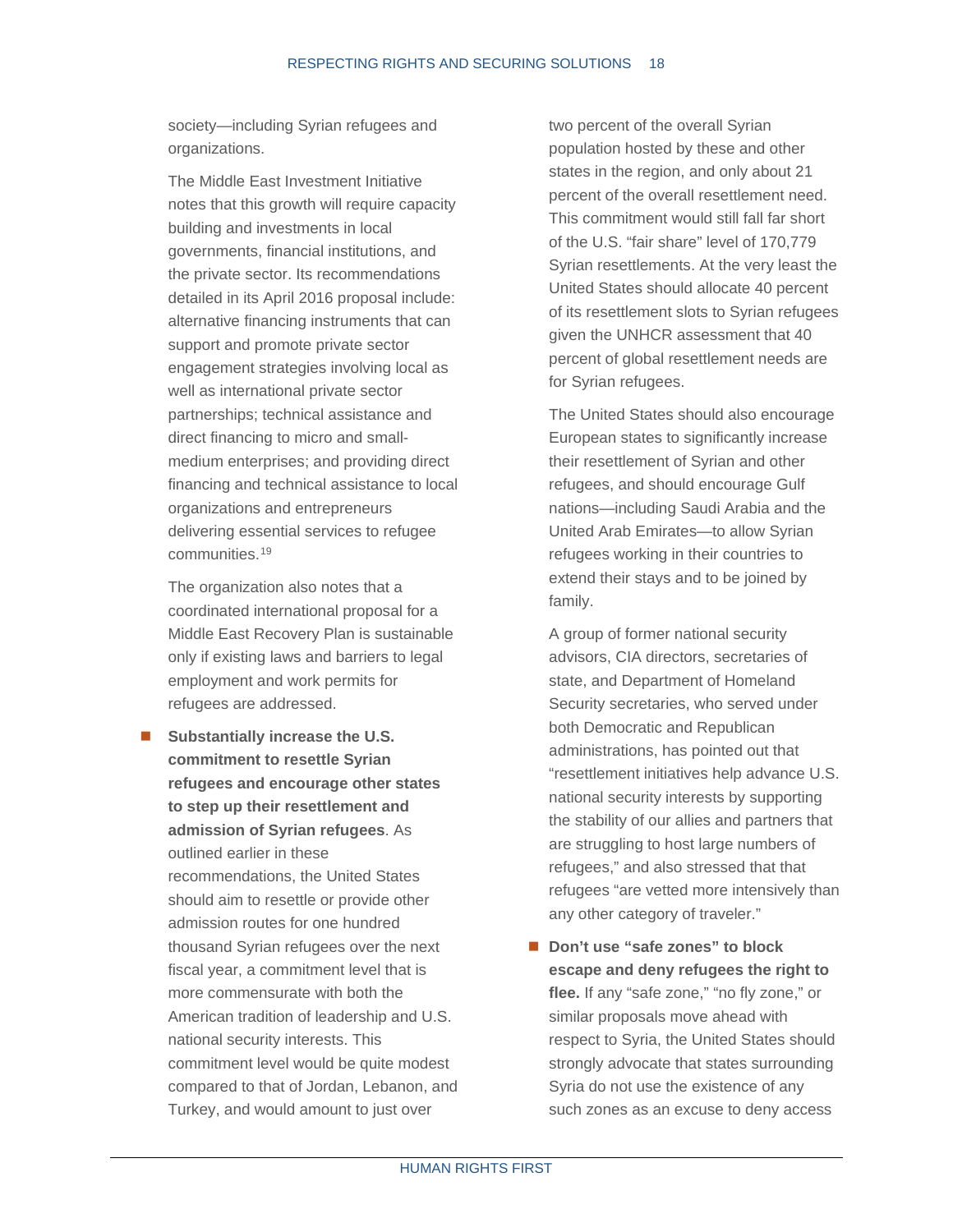to, or push back, refugees in violation of international law prohibitions on *refoulement*. "Safe zones" in war-torn regions are notoriously unsafe for civilians. The United States should continue to press for access to international protection and respect for the prohibition against *refoulement*. Any proposals to protect civilians inside Syria should also respect these essential rights.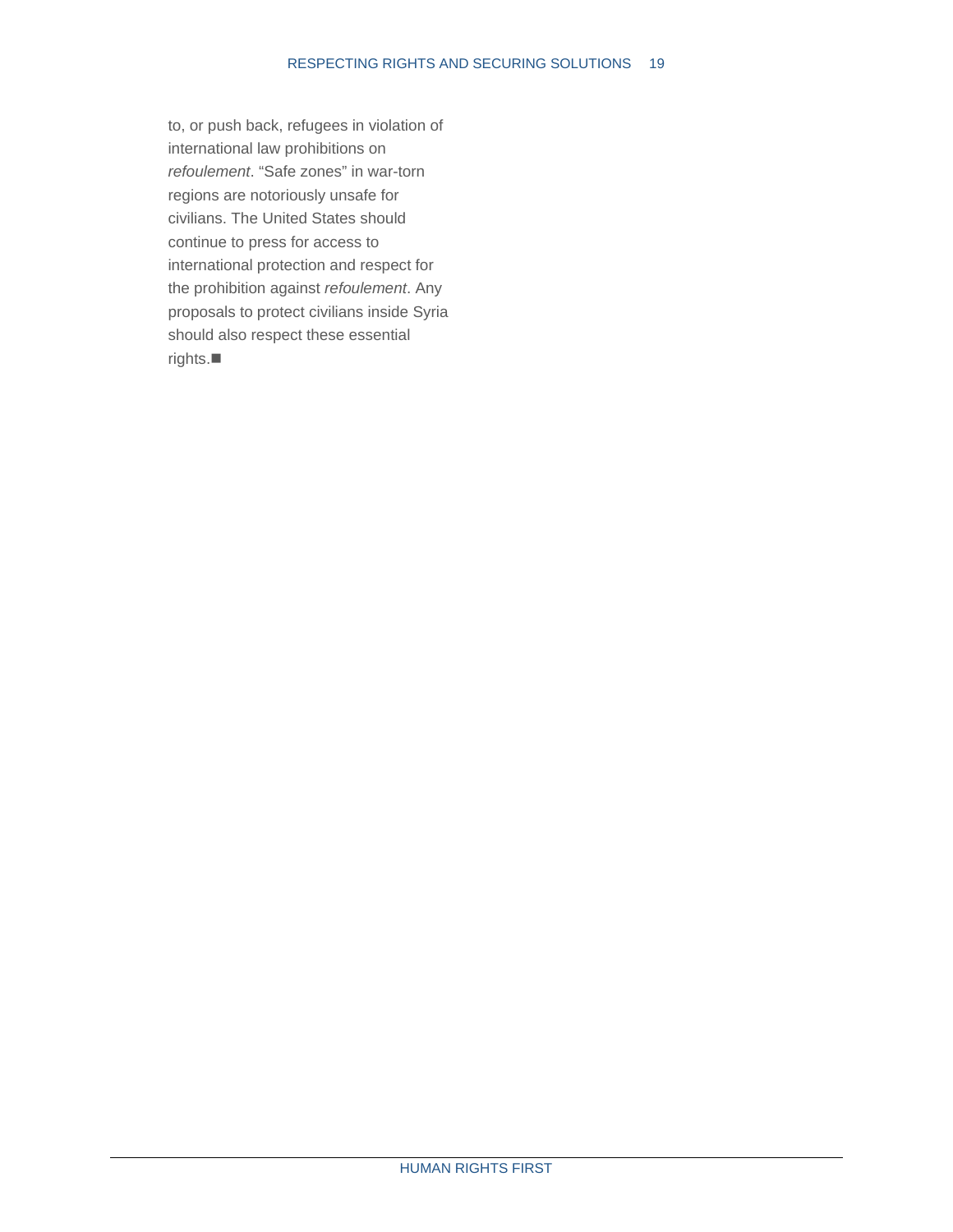#### <span id="page-23-0"></span>**Endnotes**

- <span id="page-23-1"></span><sup>1</sup> Introductory remarks of Kelly T. Clements, Deputy High Commissioner, UNHCR at the Standing Committee meeting of the Executive Committee of the High Commissioner's Programme, (March 2016). Available at: http://www.unhcr.org/excom/standcom/57026e099/introductory-remarks-standing-committee-meeting-executive-committeehigh.html?query=average%20protracted%20refugee.
- <span id="page-23-2"></span><sup>2</sup> Letter to President Obama (July 29, 2016) available at[: http://www.humanrightsfirst.org/sites/default/files/letter-president-obama](http://www.humanrightsfirst.org/sites/default/files/letter-president-obama-outcome-high-level-meeting-refugees-migrants-72916.pdf)[outcome-high-level-meeting-refugees-migrants-72916.pdf;](http://www.humanrightsfirst.org/sites/default/files/letter-president-obama-outcome-high-level-meeting-refugees-migrants-72916.pdf) and see Semini Sengupta "U.N. Deadlocked Over Draft Agreement on Refugees and Migrants," *The New York Times,* (August 1, 2016). Available at: http://www.nytimes.com/2016/08/02/world/americas/un-united-nations-refugees-migrants.html.
- <span id="page-23-3"></span><sup>3</sup> Testimony of Kelly T. Clements, Deputy High Commissioner, UNHCR at a hearing on "The Causes and Consequences of Violent Extremism and the Role of Foreign Assistance" before the Senate Appropriations Subcommittee on State, Foreign Operations, and Related Programs, (April 2016). Available at: http://www.appropriations.senate.gov/imo/media/doc/041216%20- %20Clements%20-%20UNHCR%20-%20Testimony.pdf.
- <span id="page-23-4"></span><sup>4</sup> Oxfam. "Syria Crisis Fair Share Analysis 2016," (February 2016). Available at [https://www.oxfam.org/en/research/syria-crisis-fair](https://www.oxfam.org/en/research/syria-crisis-fair-share-analysis-2016)[share-analysis-2016;](https://www.oxfam.org/en/research/syria-crisis-fair-share-analysis-2016) and see Oxfam. "Resettling 10 Percent of Syrian Refugees" (March 29, 2016). Available at: https://www.oxfam.org/sites/www.oxfam.org/files/file\_attachments/bn-resettling-ten-percent-refugees-290316-en\_0.pdf.
- <span id="page-23-5"></span><sup>5</sup> *See* December 2015 Letter from National Security Experts to Congress (December 1, 2015). Available at: [http://www.humanrightsfirst.org/sites/default/files/FormerNatSecOfficialsLetterRefugees.pdf;](http://www.humanrightsfirst.org/sites/default/files/FormerNatSecOfficialsLetterRefugees.pdf) and see "Statement of Principles on America's Commitment to Refugees" (June 2016). Available at[: http://www.humanrightsfirst.org/press-release/world-refugee-day](http://www.humanrightsfirst.org/press-release/world-refugee-day-national-security-leaders-retired-military-leaders-and-former)[national-security-leaders-retired-military-leaders-and-former;](http://www.humanrightsfirst.org/press-release/world-refugee-day-national-security-leaders-retired-military-leaders-and-former) and see Michael Hayden and James Stavridis, "U.S. must lead on refugee crisis," *The Miami Herald* (July 8, 2016). Available at: [http://www.miamiherald.com/opinion/op-ed/article88582362.html;](http://www.miamiherald.com/opinion/op-ed/article88582362.html)  and see Ryan Crocker, "The Case for Accepting Syrian Refugees," *The Wall Street Journal* (November 17, 2015). Available at: http://www.wsj.com/articles/the-case-for-accepting-syrian-refugees-1447803302.
- <span id="page-23-6"></span><sup>6</sup> Human Rights First. "The Syrian Refugees Crisis and the Need for U.S. Leadership," (February 2016). Available at: http://www.humanrightsfirst.org/sites/default/files/HRFSyrianRefCrisis.pdf.
- <span id="page-23-7"></span> $7$  Bipartisan September 2015 Letter to President Barack Obama. Available at: https://assets.documentcloud.org/documents/2426925/letter-regarding-syrian-refugees.pdf.
- <span id="page-23-8"></span><sup>8</sup> The United States government obtains significant amounts of information about, and rigorously vets, Syrian refugees resettled to the United States, who come primarily from Jordan and Turkey where they have been struggling to survive for years. This vetting is the most rigorous of any travelers to the United States. It entails multiple interviews and involves numerous U.S. and international intelligence and law enforcement agencies, including the National Counterterrorism Center, the Department of Defense, and Interpol, which have extensive databases on foreign fighters, suspected terrorists, and stolen, false, and blank passports from Syria, Iraq, and elsewhere. This vetting includes access to information provided by many other countries, including those in the region surrounding Syria. See endnote 5, *supra,* and Human Rights First, "Refugee Resettlement Security Screening Information." Available at: http://www.humanrightsfirst.org/resource/refugee-resettlement-security-screeninginformation.
- <span id="page-23-9"></span><sup>9</sup> Detention Watch Network. *Fatal Neglect: How ICE Ignores Deaths in Detention,* (February 2016). Available at: https://www.detentionwatchnetwork.org/sites/default/files/reports/Fatal%20Neglect%20ACLU-DWN-NIJC.pdf; see generally, UNHCR website on Detention. Available at[: http://www.unhcr.org/en-us/detention.html;](http://www.unhcr.org/en-us/detention.html)
- <span id="page-23-10"></span><sup>10</sup> Allard K. Lowenstein International Human Rights Clinic at Yale Law School. "U.S. Detention and Removal of Asylum Seekers" (June 2016). Available at[: https://www.law.yale.edu/system/files/area/center/schell/document/human\\_rights\\_first\\_-](https://www.law.yale.edu/system/files/area/center/schell/document/human_rights_first_-_immigration_detention_-_final_-_20160620_for_publication.pdf) [\\_immigration\\_detention\\_-\\_final\\_-\\_20160620\\_for\\_publication.pdf;](https://www.law.yale.edu/system/files/area/center/schell/document/human_rights_first_-_immigration_detention_-_final_-_20160620_for_publication.pdf) and see UNHCR. "*Children on the Run"* (March 2014). Available at: http://www.unhcr.org/56fc266f4.html; and see Inter-American Commission on Human Rights, *Refugees and Migrants in the United States: Families and Unaccompanied Children*, (July 2015). Available at: https://www.oas.org/en/iachr/reports/pdfs/Refugees-Migrants-US.pdf.
- <span id="page-23-11"></span><sup>11</sup> Testimony of Kelly T. Clements, Deputy High commissioner, UNHCR at a hearing on "The Causes and Consequences of Violent Extremism and the Role of Foreign Assistance" before the Senate Appropriations Subcommittee on State, Foreign Operations, and Related Programs (April 2016) at p. 3. Available at: http://www.appropriations.senate.gov/imo/media/doc/041216%20- %20Clements%20-%20UNHCR%20-%20Testimony.pdf.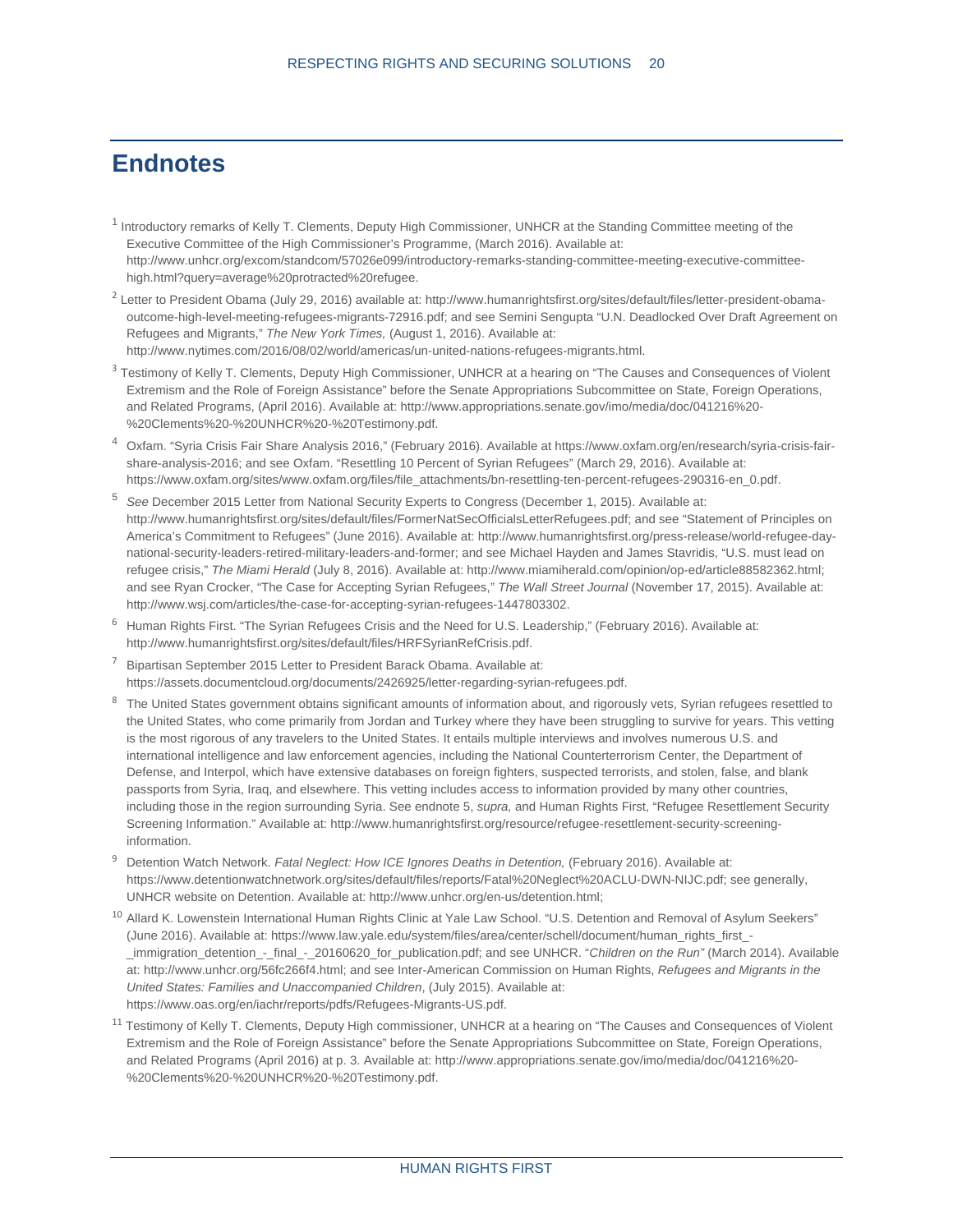#### RESPECTING RIGHTS AND SECURING SOLUTIONS 21

<span id="page-24-0"></span><sup>12</sup> Many donors have not yet allocated the funds pledged, and disbursement rates remain low. Six billion U.S. dollars were promised for 2016 during the "Supporting Syria and the Region" London conference in February 2016, but so far only \$1.16 billion has been committed. See Concern Worldwide. "Report, Months After Pledges, Most Donor National Fail to Make Good As Syrians Suffer" (May 23, 2016). Available at[: http://www.concernusa.org/press/report-months-after-pledges-most-donor-nations-fail-to-make](http://www.concernusa.org/press/report-months-after-pledges-most-donor-nations-fail-to-make-good-as-syrians-suffer/)[good-as-syrians-suffer;](http://www.concernusa.org/press/report-months-after-pledges-most-donor-nations-fail-to-make-good-as-syrians-suffer/) and see "Supporting Syria & the Region – London 2016." Available at:

[https://www.supportingsyria2016.com;](https://www.supportingsyria2016.com/) and see UN News Centre. "Record \$10 billion pledged in humanitarian aid for Syria at UN co-hosted conference in London" (February 4, 2016)*. Available at*:

[http://www.un.org/apps/news/story.asp?NewsID=53162#.Vrj4KPkrKM8.](http://www.un.org/apps/news/story.asp?NewsID=53162#.Vrj4KPkrKM8)

- <span id="page-24-1"></span><sup>13</sup>See Testimony of Bono and statements from Senator Lindsey Graham, hearing on "Violent Extremism and the Role of Foreign Assistance" before the Senate Appropriations Subcommittee on State, Foreign Operations, and Related Programs (April 2016). Available at: [http://www.appropriations.senate.gov/hearings/hearing-on-violent-extremism-and-the-role-of-foreign-assistance;](http://www.appropriations.senate.gov/hearings/hearing-on-violent-extremism-and-the-role-of-foreign-assistance) and see Former Prime Minister Gordon Brown, "The Syrian refugee crisis calls for a new Marshall Plan," *The Guardian,* (February 4, 2016). Available at: [https://www.theguardian.com/commentisfree/2016/feb/04/gordon-brown-syrian-refugee-crisis-marshall-plan;](https://www.theguardian.com/commentisfree/2016/feb/04/gordon-brown-syrian-refugee-crisis-marshall-plan)  and see Former Canadian Foreign Minister Lloyd Axworthy and Former Canadian Ambassador to the United Nations Allan Rock, "How Canada can help Syria's neighbours." *The Globe and Mail* (January 29, 2016). Available at: http://www.theglobeandmail.com/opinion/how-canada-can-help-syrias-neighbours/article28442043.
- <span id="page-24-2"></span><sup>14</sup> Press Release, "Coalition of NGOs calls for action from President Obama on Syria Crisis." Available at: http://www.worldvision.org/press-release/coalition-ngos-calls-action-president-obama-syria-crisis.
- <span id="page-24-3"></span><sup>15</sup> Middle East Investment Initiative, "Middle East Recovery Plan: Act Now or Pay Later" (November 2015). Available at: http://www.meiinitiative.org/uploads/file/MEII\_FINAL\_Report.pdf.
- <span id="page-24-4"></span><sup>16</sup> See Letter to Chairpersons of the Appropriations Committee (April 4, 2016). Available at: [https://www.scribd.com/doc/307461342/18-Former-Senate-Leaders-Urge-Congress-to-Protect-International-Affairs-Budget.](https://www.scribd.com/doc/307461342/18-Former-Senate-Leaders-Urge-Congress-to-Protect-International-Affairs-Budget)
- <span id="page-24-5"></span><sup>17</sup> Remarks by World Bank Group President Jim Yong Kim: "Development in a time of Global Interdependence" (April 5, 2016). Available at: http://www.worldbank.org/en/news/speech/2016/04/05/remarks-world-bank-group-president-jim-yong-kimdevelopment-global-interdependence.
- <span id="page-24-6"></span><sup>18</sup> "Statement of Principles on America's Commitment to Refugees" (June 2016). Available at: [http://www.humanrightsfirst.org/press](http://www.humanrightsfirst.org/press-release/world-refugee-day-national-security-leaders-retired-military-leaders-and-former)[release/world-refugee-day-national-security-leaders-retired-military-leaders-and-former.](http://www.humanrightsfirst.org/press-release/world-refugee-day-national-security-leaders-retired-military-leaders-and-former)
- <span id="page-24-7"></span><sup>19</sup> Middle East Investment Initiative, "Middle East Recovery Plan: Act Now or Pay Later" (November 2015). Available at: http://www.meiinitiative.org/uploads/file/MEII\_FINAL\_Report.pdf.